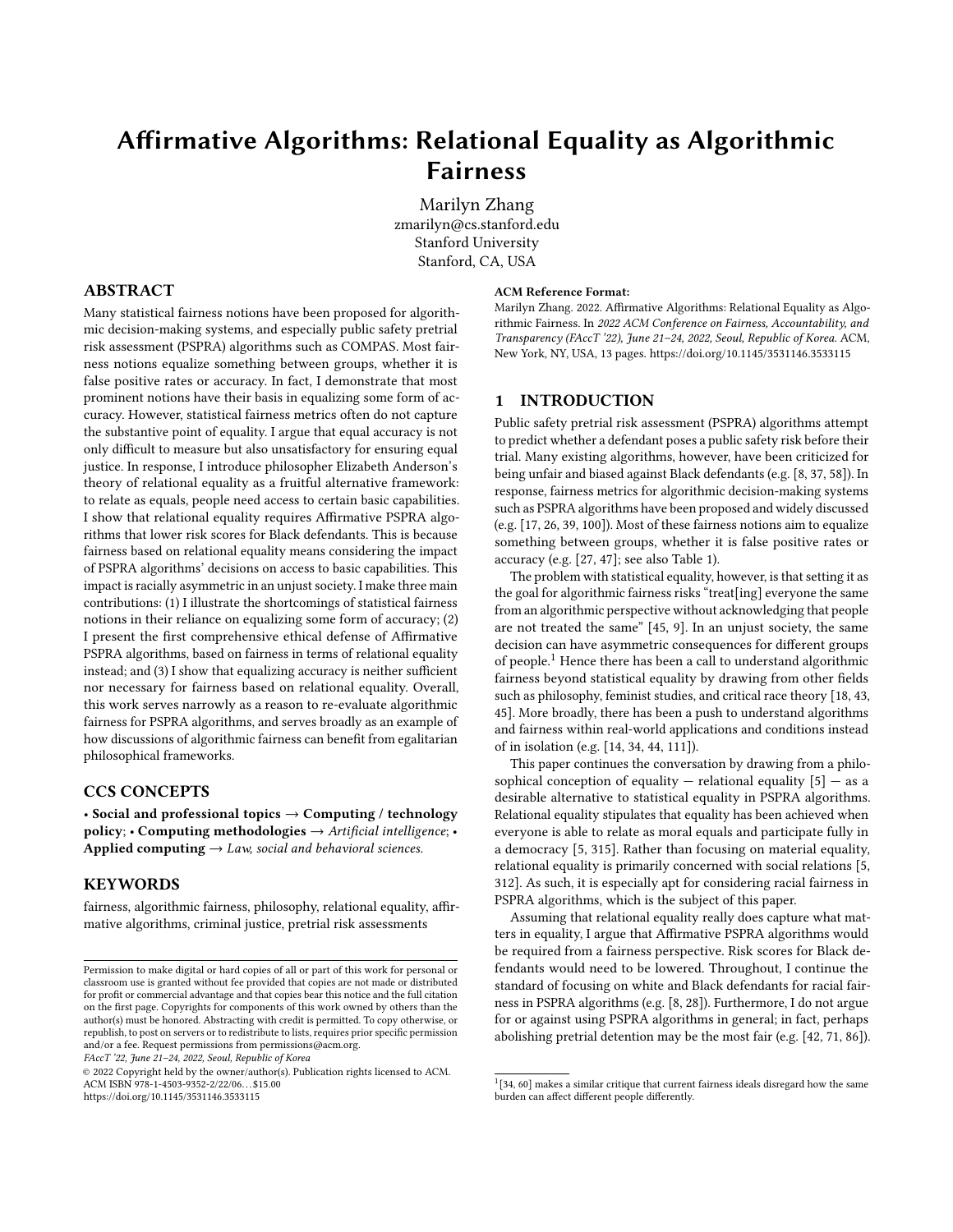Rather, I argue that where PSPRA algorithms are used, an Affirmative PSPRA algorithm would be the most racially fair version based on relational equality.

I begin in [§2](#page-1-0) with background context on the appeal of PSPRA algorithms and the dominance of equal accuracy as the foundation for understanding their racial fairness. In [§3](#page-2-1) and [§4,](#page-3-0) I demonstrate the shortcomings of equalizing accuracy as the primary basis for fairness. [§3](#page-2-1) shows that accuracy is problematic to measure, and [§4](#page-3-0) argues that equalizing accuracy does not necessarily entail equal justice. In response to these shortcomings of equalizing accuracy, [§5](#page-5-0) provides an alternative framework for equality: philosopher Elizabeth Anderson's theory of relational equality.[20](#page-6-0) The implications of fairness based on relational equality instead are discussed in [§6.](#page-6-1) Specifically, Affirmative PSPRA algorithms that lower risk scores for Black defendants would be the most fair version of a PSPRA algorithm. An unjust society means PSPRA algorithms' decisions can be especially harmful for Black communities' access to basic capabilities necessary for relational equality. Affirmative PSPRA algorithms also lead to the conclusion that equalizing accuracy is neither sufficient nor necessary for fairness based on relational equality.

In summary, I demonstrate the shortcomings of statistical fairness notions, and respond by providing the first comprehensive perspective from egalitarian philosophy[19](#page-5-1) as to what fairness in PSPRA algorithms requires. This undertaking also doubles as the first ethical defense of Affirmative PSPRA algorithms.[23](#page-7-0) Finally, the philosophical steps applied to PSPRA algorithms in this paper serves as a model for how political philosophy can concretely weigh in on algorithmic fairness questions in other contexts in the future.

# <span id="page-1-0"></span>2 THE DOMINANCE OF EQUAL ACCURACY IN ALGORITHMIC FAIRNESS

#### 2.1 The Appeal of PSPRA Algorithms

PSPRA algorithms attempt to predict a defendant's public safety risk in an objective manner [\[25\]](#page-10-14). PSPRA algorithms are used by judges after a defendant is arrested, but before their trial, to help determine whether a defendant should be incarcerated before their trial [\[25\]](#page-10-14). The inputs to a PSPRA algorithm is a defendant's profile, which can include a defendant's age, prior arrests, and gender. $<sup>2</sup>$  $<sup>2</sup>$  $<sup>2</sup>$  The</sup> output is a risk score, for example from 1 to 10 [\[32,](#page-10-15) 31], of whether a defendant will be re-arrested for another crime if they are released before their trial. Examples of PSPRA algorithms include Correctional Offender Management Profiling for Alternative Sanctions (COMPAS) developed by Equivant [\[32\]](#page-10-15) and Public Safety Assess-ment (PSA) developed by Arnold Ventures [\[9\]](#page-10-16).<sup>[3](#page-1-2)</sup> PSPRA algorithms have been deployed widely across the United States.<sup>[4](#page-1-3)</sup>

What is the appeal of PSPRA algorithms? For one, PSPRA algorithms are seen as the primary alternative to a broken cash bail

system, short of abolishing pretrial detention altogether. $^5$  $^5$  In replacing the cash bail system so that defendants are not detained simply because they cannot afford to pay bail, PSPRA algorithms are also seen as tools that can help decrease the current pretrial detention rate with few public safety risks [\[65\]](#page-11-4).<sup>[6](#page-1-5)</sup> Second, by serving as a reference for human judges, risk scores from PSPRA algorithms could speed up the decision-making process for detaining or releasing defendants [\[53\]](#page-10-19). Finally, using PSPRA algorithms could potentially avoid racial bias (by excluding race as an input) [\[98,](#page-11-5) 508], as well as other cognitive biases [\[98,](#page-11-5) 501-2], when assessing risk.

# 2.2 The Dominance of Equal Accuracy in Algorithmic Fairness

Perhaps even more so than the promise of PSPRA algorithms, the perils of PSPRA algorithms have been widely discussed (e.g. [\[8,](#page-9-0) [37,](#page-10-0) [95\]](#page-11-6)). The primary concern is that PSPRA algorithms are racially unfair. But how do we define racial fairness? Many fairness notions have arisen in response. Table [1](#page-2-0) includes some of the most prominent fairness notions, although too many exist to pursue a comprehensive survey here.[7](#page-1-6) The bulk of prominent fairness notions are based on equalizing a statistical metric of some sort – in fact, all in Table [1](#page-2-0) are. It is important to note, however, that there are some other prominent fairness notions that are not. Chief among them is anti-classification [\[27,](#page-10-4) 5], which is a form of procedural fairness that recommends being race-blind during the decision-making process.[8](#page-1-7) There is also fairness through awareness [\[30\]](#page-10-20), which typically provides a process for fairness.

The following are definitions for terms referenced in Table [1](#page-2-0) and throughout this paper. Score is the PSPRA algorithm's predicted risk score for a particular defendant; this can be binarized into a positive (will recidivate) or negative (will not recidivate) prediction. Outcome is whether the defendant actually would have recidivated had they been released pretrial. False positives detain defendants who would not have committed a crime had they been released. False negatives release defendants who do commit a crime when they are released. False positive rate is the proportion of detained defendants who would not have committed a crime had they been released. True positive rate is the proportion of detained defendants who would have committed a crime had they been released. False negative rate is the proportion of released defendants who do commit a crime. Accuracy is the proportion of correct predictions out of all the predictions made by a PSPRA algorithm. Less formally, accuracy has different variations, which are further clarified in Table [1.](#page-2-0)

Moreover, most of these statistical equality notions are based not only in equality, but in fact on some notion of equal accuracy. This is also depicted in Table [1.](#page-2-0) The shared reliance of these statistical

<span id="page-1-1"></span><sup>&</sup>lt;sup>2</sup>Specific inputs depend on the particular PSPRA algorithm. For an example of inputs, see [\[7,](#page-9-2) [9\]](#page-10-16).

<span id="page-1-2"></span><sup>&</sup>lt;sup>3</sup>Unlike COMPAS, PSA does not take into account factors like education, income, or employment, which are more correlated with certain demographics.

<span id="page-1-3"></span><sup>4</sup>PSA alone is used in 22 different states, in some instances across the entire state and specific counties for others, with validation studies conducted for each [\[23\]](#page-10-17). In California, 49 out of 58 counties currently use PSPRA algorithms [\[48\]](#page-10-18).

<span id="page-1-4"></span><sup>&</sup>lt;sup>5</sup>In fact, two formerly incarcerated men wanting to rehaul the cash bail system penned the precursor bill to CA Prop 25, which proposes to use PSPRA algorithms instead of cash bail [\[62\]](#page-11-7).

<span id="page-1-5"></span> $^6$  One of the reasons Arnold Ventures developed PSA was to lower the pretrial detention rate [\[9\]](#page-10-16), and New Jersey was able to reduce its pretrial population by 50% between 2015-18 by shifting to PSPRA algorithms [\[55\]](#page-10-21). However, [\[101\]](#page-11-8) found PSPRA algorithms to have little effect on lowering pretrial detention.

<span id="page-1-6"></span><sup>&</sup>lt;sup>7</sup> For reviews of fairness notions, see [\[17,](#page-10-1) [26,](#page-10-2) [39,](#page-10-3) [100\]](#page-11-1). [\[100,](#page-11-1) 2] also includes citation counts as of 2018 for the papers that introduced each fairness notion. Inclusion as a prominent fairness notion in Table [1](#page-2-0) was based on these citation counts.

<span id="page-1-7"></span> $^{\mathrm{8}}$ In some contexts, anti-classification is legally required. Whether this is true in the PSPRA algorithm case is unclear. See for example [\[51,](#page-10-22) [56,](#page-11-9) [108\]](#page-12-2).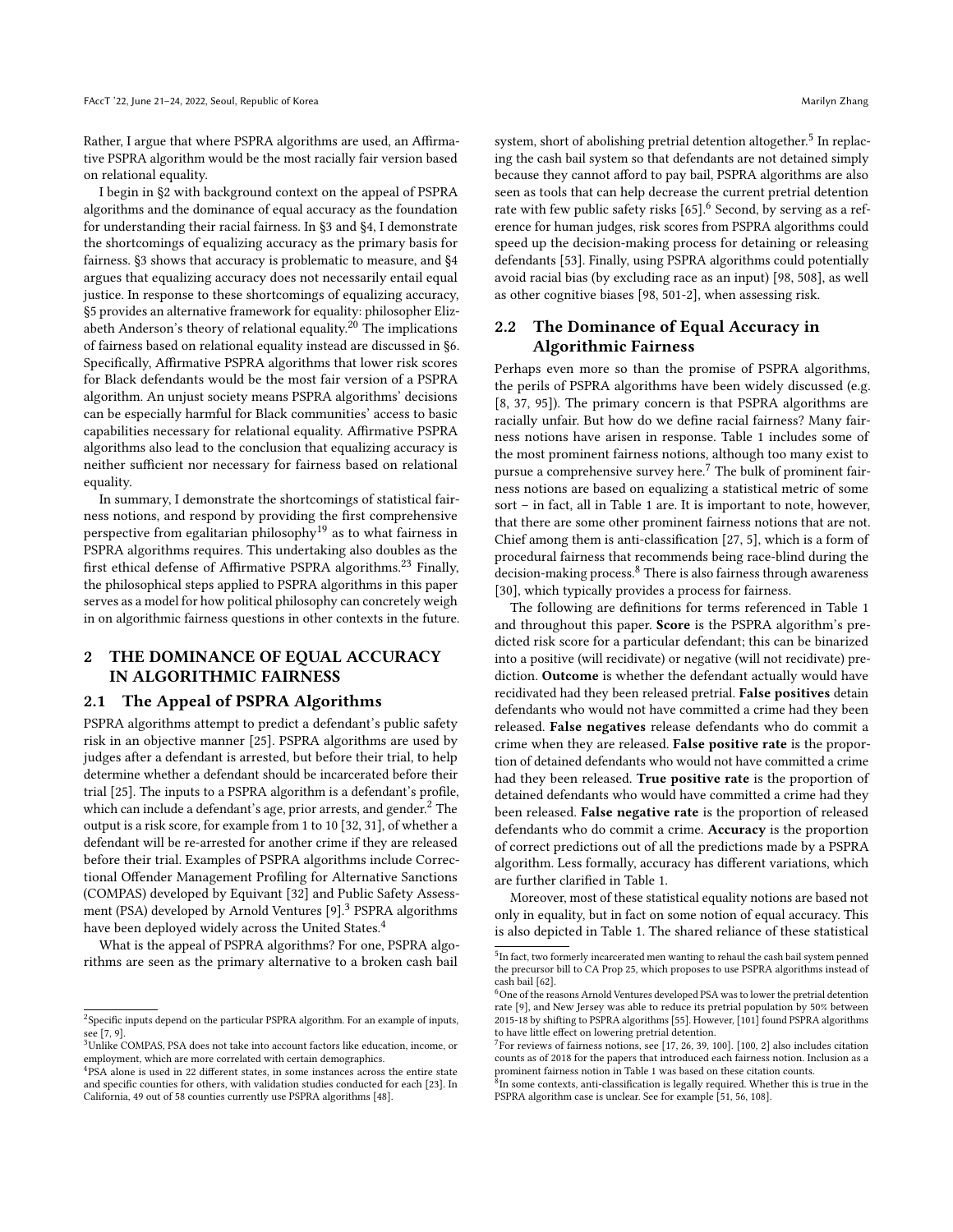<span id="page-2-0"></span>

| Statistical<br><b>Fairness Notion</b> | Description                                                                                                                                                                              | Equalizes Some Variation of Accuracy?                                                                                                          |
|---------------------------------------|------------------------------------------------------------------------------------------------------------------------------------------------------------------------------------------|------------------------------------------------------------------------------------------------------------------------------------------------|
| Balance [66]                          | Average predicted score for all Black defendants with a<br>certain outcome must be equal to the average predicted<br>score for all white defendants with the same outcome<br>$[66, 4]$ . | Yes. Ensures for defendants with the<br>same outcome that scores aren't "sys-<br>tematically more inaccurate" [66, 4] for<br>one racial group. |
| Calibration<br>[66]                   | For defendants given a specific score, the probability of<br>recidivating should be equal across racial groups. [66,<br>$4$ .                                                            | Yes. Equalizes predictive accuracy for<br>racial groups conditional on score.                                                                  |
| Classification<br>Parity [27]         | The false positive rate should be equal across racial<br>groups, as with false negative rates. [27, 6].                                                                                  | Yes. Equalizes error rates, which are<br>complements to accuracy (informally).                                                                 |
| <b>Equalized Odds</b><br>$[47]$       | The false positive rate should be equal across racial<br>groups, as with true positive rates $[47, 2-3]$ .                                                                               | Yes. Enforces "equal bias and equal ac-<br>curacy" [47, 3] across racial groups.                                                               |
| Predictive<br>Parity $[66]$           | For defendants given a positive prediction, the probabil-<br>ity of recidivating should be equal across racial groups.<br>$[100, 3]$ .                                                   | Yes. Similar to calibration, but uses a<br>binarized version of score instead [100,<br>5].                                                     |
| Statistical<br>Parity [30]            | The probability of white defendants and Black de-<br>fendants receiving a positive (or negative) prediction<br>should be equal $[100, 3]$ .                                              | No. Equalizes an outcome but not accu-<br>racy.                                                                                                |

Table 1: Most prominent statistical fairness notions equalize some variation of accuracy.

equality notions on accuracy (and equalizing accuracy) reflects a traditional primacy of accuracy as a metric and value in PSPRA algorithms: the higher the accuracy at predicting whether someone will recidivate before their trial, the better. And in many instances, maximizing accuracy is a reasonable primary goal. Let Algorithm 1 be a PSPRA algorithm that does not take into account age. Algorithm 1 achieves 50% accuracy for individuals aged 65 and over, as well as 50% accuracy for individuals 25 and under. By taking into account age, the accuracy improves to 70% for both age groups.<sup>[9](#page-2-2)</sup> Let us call this Algorithm 2. In this scenario, it seems that Algorithm 2 is more desirable than Algorithm 1, because it has taken into account a confounding variable  $-$  age  $-$  that increases its accuracy. Consider a 20 year old and an 80 year old with the same arrest record, who both get labeled as low risk by Algorithm 1. Not including age unfairly penalizes the older individual, who among many other factors has had more time to rack up the same arrest record. This is why the higher accuracy in Algorithm 2 achieved by including age as an input variable is desirable.

For these reasons, accuracy is often considered not only a desirable quality of an algorithm but the most desirable quality  $-$  in fact, it is the "most common" value found in top computer science papers [\[19,](#page-10-23) 5]. Even outside of computer science communities, algorithms tend to be associated with maximizing accuracy. For example, legal scholar Sandra Mayson argues that having a single risk threshold for all defendants is a "sine qua non of risk assessment" precisely because the job of these algorithms is to label high risk defendants as high risk and low risk defendants as low risk [\[74,](#page-11-11) 2274]. Thus it is almost natural that when we intuitively conceive of fairness as equalizing something between groups, some variation of accuracy is equalized.

#### <span id="page-2-1"></span>3 PROBLEMS WITH MEASURING ACCURACY

The next two sections criticize the current dominance of equalizing accuracy as the foundation for fairness notions. Although I focus on equalizing accuracy as the subject, these critiques extend to the primacy of accuracy as well. Furthermore, although the different fairness notions presented earlier are based on equalizing different variations of accuracy, the criticisms presented do not rely on these nuances. Rather, this section underscores fundamental issues with measuring any type of accuracy in PSPRA algorithms (which is necessary to equalize accuracy). [§4](#page-3-0) then questions the value of equalizing accuracy: it does not necessarily translate to equal justice. These discussions lead to the ultimate conclusion that equalizing accuracy in any form, contrary to common understanding, is unsatisfactory for fairness.

#### <span id="page-2-4"></span>3.1 Measuring Recidivism

Accuracy is an unreliable metric in PSPRA algorithms because measuring recidivism can introduce bias.

The pipeline to measure accuracy in PSPRA algorithms is roughly as follows. First, an algorithm predicts whether a given defendant is high risk for recidivating or low risk. Then, this risk score is compared with what actually happens to the defendant. Cases where the defendant was predicted to be high risk and actually recidivated, or if the defendant was predicted to be low risk and did not recidivate, are considered as correct predictions.[10](#page-2-3) Other scenarios are considered as wrong predictions. The proportion of all predictions that are correct is the PSPRA algorithm's accuracy. The problem happens in the second step. In order to understand whether

<span id="page-2-2"></span> $^9\!$  This is not an unreasonable scenario, given the correlation between age and recidivism. See, for example [\[59\]](#page-11-12).

<span id="page-2-3"></span> $^{10}{\rm It}$  is difficult to measure what happens in the counterfactual, namely if a defendant is detained pretrial there is no way of knowing whether the defendant would have recidivated or not had they been released pretrial. Hence, most studies that calculate accuracy make a retroactive comparison by calculating risk scores only for defendants who have been released [\[27,](#page-10-4) 18].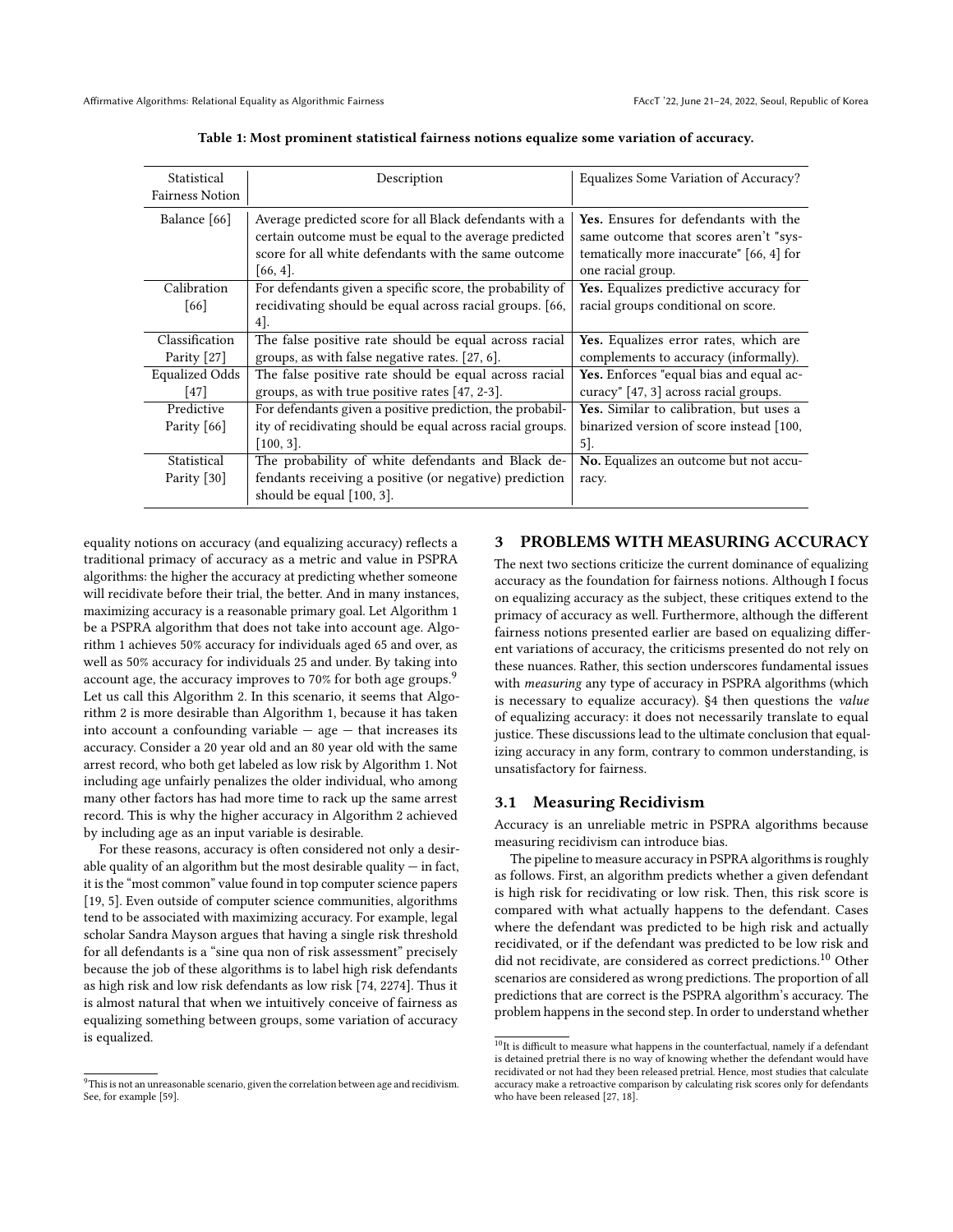a prediction was correct or wrong, it must be known whether the defendant actually recidivated or not. But measuring recidivism can introduce bias, especially when recidivism is defined as a case of re-arrest – a poor proxy [\[13,](#page-10-24) 3]. Racial bias in police practices<sup>[11](#page-3-1)</sup> likely inflates arrest rates for Black individuals [\[70,](#page-11-13) [78,](#page-11-14) [82\]](#page-11-15), meaning measured recidivism rates (compared to actual recidivism rates) are likely disproportionately higher for Black defendants than white defendants.

The upshot is that measuring accuracy depends heavily on measuring recidivism, and measuring recidivism likely reflects racial bias in policing practices. This makes it difficult to guarantee that the number being output as "accuracy" is untainted. Hence, even if we value equalizing accuracy, using accuracy as a metric for PSPRA algorithms can reflect bias because it is dependent on sociological factors like policing practices.

#### <span id="page-3-4"></span>3.2 Short Time Horizon

Measuring accuracy in predicting pretrial recidivism is also problematic because it captures too short a time horizon to meet the goals of measuring accuracy in the first place.

What are the goals of PSPRA algorithms? Most narrowly, the goal of a PSPRA algorithm is to accurately predict whether a given defendant will recidivate before their trial. Why? It is generally accepted that recidivism impacts public safety, and public safety is important. But in that case, why not just incarcerate everyone pretrial? Individual liberty is also important. Hence accuracy is supposed to maximize two important values: public safety and individual liberty. The broader goal of a PSPRA algorithm is to incarcerate as few individuals as possible while minimizing public safety costs.

Maximizing public safety and individual liberty are both desirable goals to have. However, perhaps somewhat counterintuitively, accurately predicting whether someone will recidivate before their trial does not always best serve these goals. PSPRA algorithms traditionally predict whether someone will recidivate before their trial. This is taken as the only source of public safety risk.

But this time horizon is too short. If what we really care about is public safety, we must also consider whether someone will recidivate after their trial. This is relevant in the pretrial stage because falsely incarcerating someone pretrial, who would not have otherwise recidivated, renders them more likely to recidivate after their trial. For example, a 2013 study from the Laura and John Arnold Foundation found that in contrast to releasing low-and moderate-risk defendants, "detaining low-and moderate-risk defendants,<sup>[12](#page-3-2)</sup> even just for a few days, is strongly correlated with higher rates of new criminal activity both during the pretrial period and years after case disposition" [\[69,](#page-11-16) 3]. A 2018 study that observed defendants for two full years post-arrest corroborated these findings: even after controlling for baseline recidivism risk, defendants detained for at least three days are more likely to be rearrested compared to defendants released within three days [\[29,](#page-10-25) 226-7]. Hence if what

we care about is public safety, then the scope of recidivism must be broadened to consider more than pretrial recidivism.<sup>[13](#page-3-3)</sup>

The upshot is that if PSPRA algorithms are meant to maximize both public safety and individual liberty, they cannot merely accurately predict whether someone will recidivate before their trial. It is certainly easier to consider the direct effects of false negatives on public safety, where someone recidivates before their trial. But crucially, false positives are also implicated in public safety, where someone is more likely to recidivate after their trial. False positives also restrict individual liberty by incarcerating someone before their trial. Hence to maximize both public safety and individual liberty, it is not enough to maximize accuracy in predicting pretrial recidivism alone. The time horizon must be expanded to incorporate post-trial effects.

Thus any notion of PSPRA algorithmic fairness that relies on accuracy, such as equalizing accuracy, is unsound; accuracy the way we measure it now does not capture what we want it to. It is a flawed metric.

# <span id="page-3-0"></span>4 RECONSIDERING THE VALUE OF EQUALIZING ACCURACY

Beyond measurement difficulties captured in [§3.1](#page-2-4) and [§3.2,](#page-3-4) equalizing accuracy may also have questionable value in the first place: I show that if what we care about is fairness and justice, equal accuracy does not mean that equal justice has been served. This is partially because of a currently unjust basic structure. Hence, [§5](#page-5-0) and [§6](#page-6-1) propose shifting away from statistical notions of equality in favor of an alternative value (relational equality); I end this section by showing that there is room in the criminal justice system for such a value.

#### 4.1 Unjust Basic Structure

Philosopher John Rawls defines the basic structure of society as the collection of major social and political institutions in society [\[85,](#page-11-17) 159]. These include the economy, the family, the legal system, and the political constitution [\[104\]](#page-11-18). The basic structure of society is what decides how the main benefits and burdens of social cooperation are distributed. This includes, for example, who receives social recognition and how income and wealth are distributed [\[104\]](#page-11-18). Social stigma impacts who receives social recognition.<sup>[14](#page-3-5)</sup> Loan policies help determine who gets more chances for upward mobility by doing something meaningful with a loan. The quality of an education system can have an impact on what opportunities are available later in life, which also translates into income and wealth distributions. Social stigma, loan policies, and educational opportunities are all components of the basic structure of society.

<span id="page-3-1"></span> $^{11}\!$  Besides current bias, even past racial bias in police practices can lead to overpolicing in certain areas today when prior data is fed into predictive policing algorithms. See [\[70\]](#page-11-13).

<span id="page-3-2"></span> $12$ We can think of these as false positives.

<span id="page-3-3"></span> $^{13}\rm{Note},$  however, that individual liberty, not incarceration, exists by default in a liberal democracy. There is an asymmetrically higher standard of justification for incarceration, especially pretrial incarceration, compared to pretrial release (after all, the defendant has not had a trial to be proven guilty yet and is therefore innocent). Hence while the causal relationship between pretrial incarceration and post-trial recidivism may justify releasing a defendant pretrial (when pretrial incarceration causes post-trial recidivism), it does not directly lead to the corollary of incarcerating a defendant pretrial (when pretrial incarceration reduces post-trial recidivism).

<span id="page-3-5"></span> $^{14}$ Although Rawls does not focus on social stigma in his original formulation of the basic structure, Iris Marion Young argues that a "more direct evaluation" of the basic structure reveals it to include social stigma [\[110\]](#page-12-3).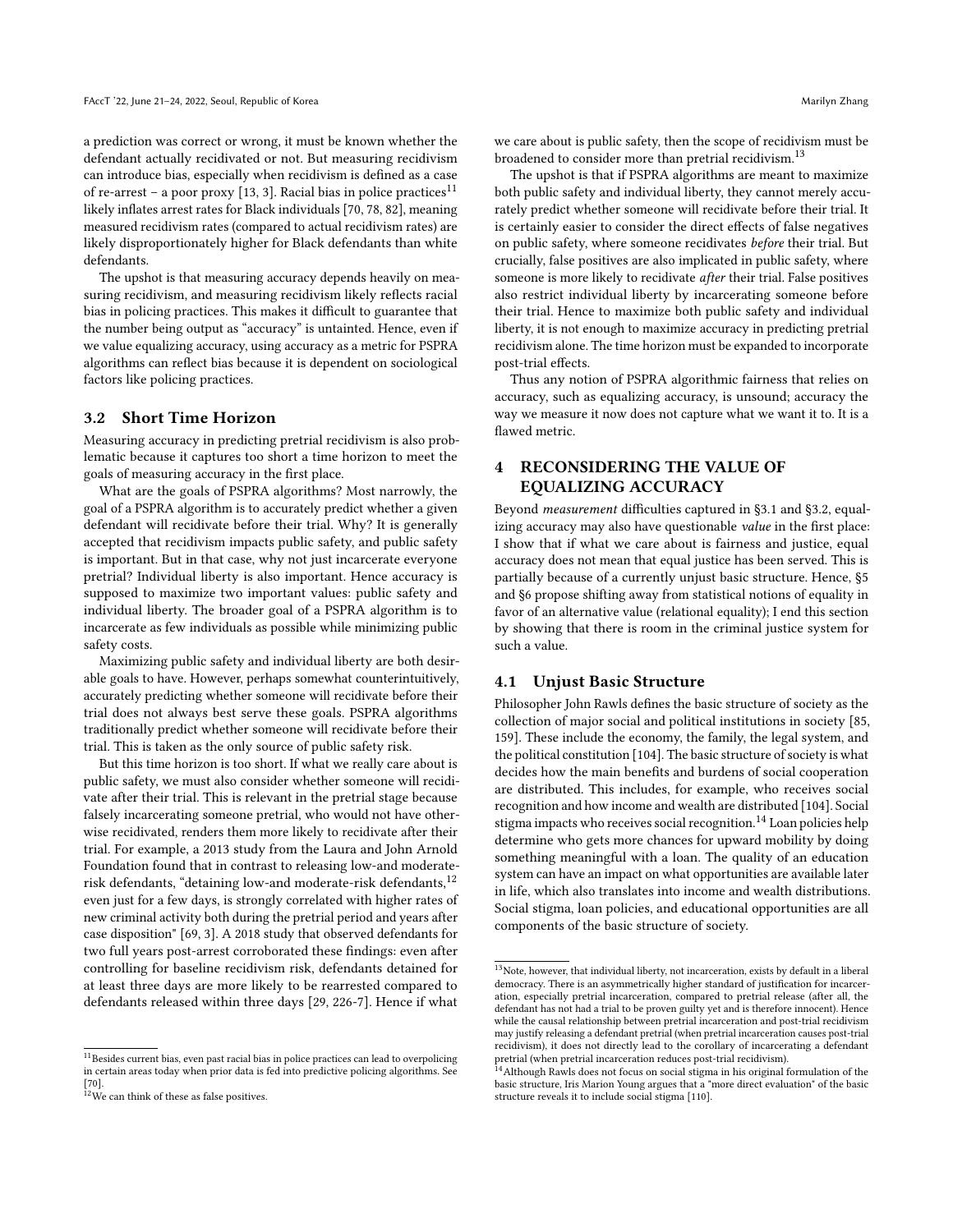Affirmative Algorithms: Relational Equality as Algorithmic Fairness FACCT '22, June 21-24, 2022, Seoul, Republic of Korea

As philosopher Tommie Shelby has argued, the United States has a racially unjust basic structure today. A history of slavery followed by formal Jim Crow segregation against Black people led to unequal access to resources, schools, deep economic exploitation, and stereotypes of inferiority, among many other injustices [\[94,](#page-11-19) 43]. In the current system, structurally racist policies like discrimination in employment and exclusionary zoning and redlining reinforce the racially unjust basic structure [\[89,](#page-11-20) [90,](#page-11-21) [94\]](#page-11-19). New York City schools, for example, are still racially segregated due to housing policies and selective admissions procedures [\[46,](#page-10-26) [93\]](#page-11-22). Furthermore, the "stigma of race has become the stigma for criminality" [\[3,](#page-9-3) 248]. Being young, Black, and male is used to justify the "arrest, interrogation, search, and detention" of thousands of Black people every year, often taking the form of police brutality and violence [\[3,](#page-9-3) 248]. This often also leads to unwarranted exclusion from housing, employment, and educational opportunities [\[3,](#page-9-3) 248]. Beyond formal exclusion, racial stigma also leads to informal exclusion, manifested in who people choose to associate with [\[41,](#page-10-27) 71]. Racial stigma broadly "triggers. . . exclusion and invisibility" [\[64,](#page-11-23) 79]. Finally, technology is often complicit in contributing to the racially unjust basic structure: predictive policing algorithms such as PredPol uses past crime data to target predominantly Black neighborhoods, creating a selffulfilling prophecy that Ruha Benjamin has termed them "crime production algorithms" [\[15,](#page-10-28) 82-3].

#### <span id="page-4-3"></span>4.2 Equal Accuracy is not Equal Justice

Partially because of an unjust basic structure, equal accuracy in PSPRA algorithms does not entail equal justice.

A common intuition is that if a task X is desirable, then an algorithm having lower accuracy for task X for some group while having higher accuracy for task X for another is undesirable. For example, we should (and do) react poorly when IBM's face recognition technology correctly classifies lighter-skinned individuals 96.8% of the time but correctly classifies darker-skinned individuals only 77.6% of the time [\[21,](#page-10-29) 9]. Existing literature is also wary of the common side effect of maximizing overall accuracy: majority groups tend to get higher accuracy rates than minority groups [\[26,](#page-10-2) 2].

Yet while equalizing accuracy may seem intuitive, I show that equalizing accuracy is not sufficient for equal justice (and in fact, in [§6](#page-6-1) I show that it is not necessary, either). Specifically, I show that even if accuracy is equal between two groups, that does not necessarily mean equal justice has been served for the two groups. This is why equalizing accuracy between groups is a flawed value.

Why does equal accuracy not necessarily entail equal justice? Despite equal accuracy, especially harmful errors can be concentrated towards a particular group; I call this concentrating injustice. As Renée Jorgensen asserts, "if an evidence rule concentrates the risk of suffering false findings on a subgroup of the population . . . members of that group have a justice-based complaint against the rule proportional to the severity and concentration of the risk" [\[20,](#page-10-30) 70]. As an example, the COMPAS algorithm is equally accurate for both white and Black defendants, at roughly 60% accuracy [\[8\]](#page-9-0). Yet, the false positive rate is almost twice as high for Black defendants [\[8\]](#page-9-0). False positives are more costly than false negatives to individual defendants: being unfairly incarcerated is a loss of individual

liberty, whereas recidivating when released may not even have any costs to individual defendants if they are not arrested. Hence this disparity in false positive rates concentrates injustices on Black defendants more so than on white defendants.

In the previous example, the concentrated injustice occurred in the outcomes of false positives. But concentrating injustice can occur even if the bad outcome one is at risk for is not actually realized. Consider a surveillance system that is equally accurate for Black and white people, but has a much higher false positive rate (for being marked a criminal) for Black people than white people. On top of the harms suffered after a false positive occurs, even before a false positive happens, members of Black communities can suffer psychological harm and restrict their movements to protect themselves from being targeted by an unfair scheme [\[20,](#page-10-30) 71]. For instance, they may go to greater lengths to avoid being detected by surveillance systems, because they know they are at greater risk for being marked as false positives. These psychological harms and physical restrictions are injustices concentrated on Black people from the knowledge that a false positive is more likely if one is Black, rather than the effect from a false positive actually occurring.

The classification parity metric (see Table [1\)](#page-2-0) addresses the concentrating injustice issue by equalizing false positive rates and false negative rates for different groups. But even then, equal justice may not be served: a second reason equal accuracy does not guarantee equal justice is that these algorithms occur against a backdrop of an unjust basic structure.[15](#page-4-0) The same action can exacerbate preexisting harms in an unjust basic structure for one group, but not another. This is called *compounding injustice* [\[50,](#page-10-31) [52\]](#page-10-32).<sup>[16](#page-4-1)</sup> Suppose that besides accuracy, the PSPRA algorithm's error rates are also the same for white defendants and Black defendants, all at 20%. However, a 20% false positive rate likely leads to more injustices for Black communities than it does for white communities. Why? False positives translate to pretrial detention, and I will show in [§6.1](#page-7-1) that detaining a Black defendant harms Black communities more than detaining a white defendant harms white communities.<sup>[17](#page-4-2)</sup> The basic intuition is as follows. Because of an unjust basic structure, majority-Black neighborhoods have disproportionately high incarceration rates compared to majority-white neighborhoods [\[73,](#page-11-24) 88S]. When even more people in majority-Black neighborhoods are incarcerated, overall incarceration rates become so high that the entire community suffers from the consequences, which include: psychological burdens, difficulties building up social capital, broken community networks, and more [\[87\]](#page-11-25). This further reinforces an unjust basic structure. Essentially, existing injustices in the basic structure are compounded by false positives for Black communities, whereas this compounding effect does not apply to white communities (generally) because the basic structure is not unjust for them. Hence the same errors can impact different groups differently,

<span id="page-4-0"></span><sup>15</sup>See also [\[34,](#page-10-10) [54,](#page-10-33) [111\]](#page-12-1) for discussions of how unjust conditions can lead to unjust outcomes even with error rate parity in the context of algorithmic fairness. Taking into account existing injustices is in keeping with non-ideal theory in philosophy. <sup>16</sup>See [\[76,](#page-11-26) [80\]](#page-11-27) for variations of the compounding injustice described here; sometimes

<span id="page-4-1"></span>also referred to as cumulative injustice.

<span id="page-4-2"></span> $17$ Black communities are also harmed by false negatives, especially those that translate into violent crimes. However, the false negative rate for both groups is identical in this scenario, suggesting that the additional harms caused by false negatives are unlikely to be disproportionate. I will further discuss the tradeoffs between pretrial release and public safety in [§6.2.](#page-8-0)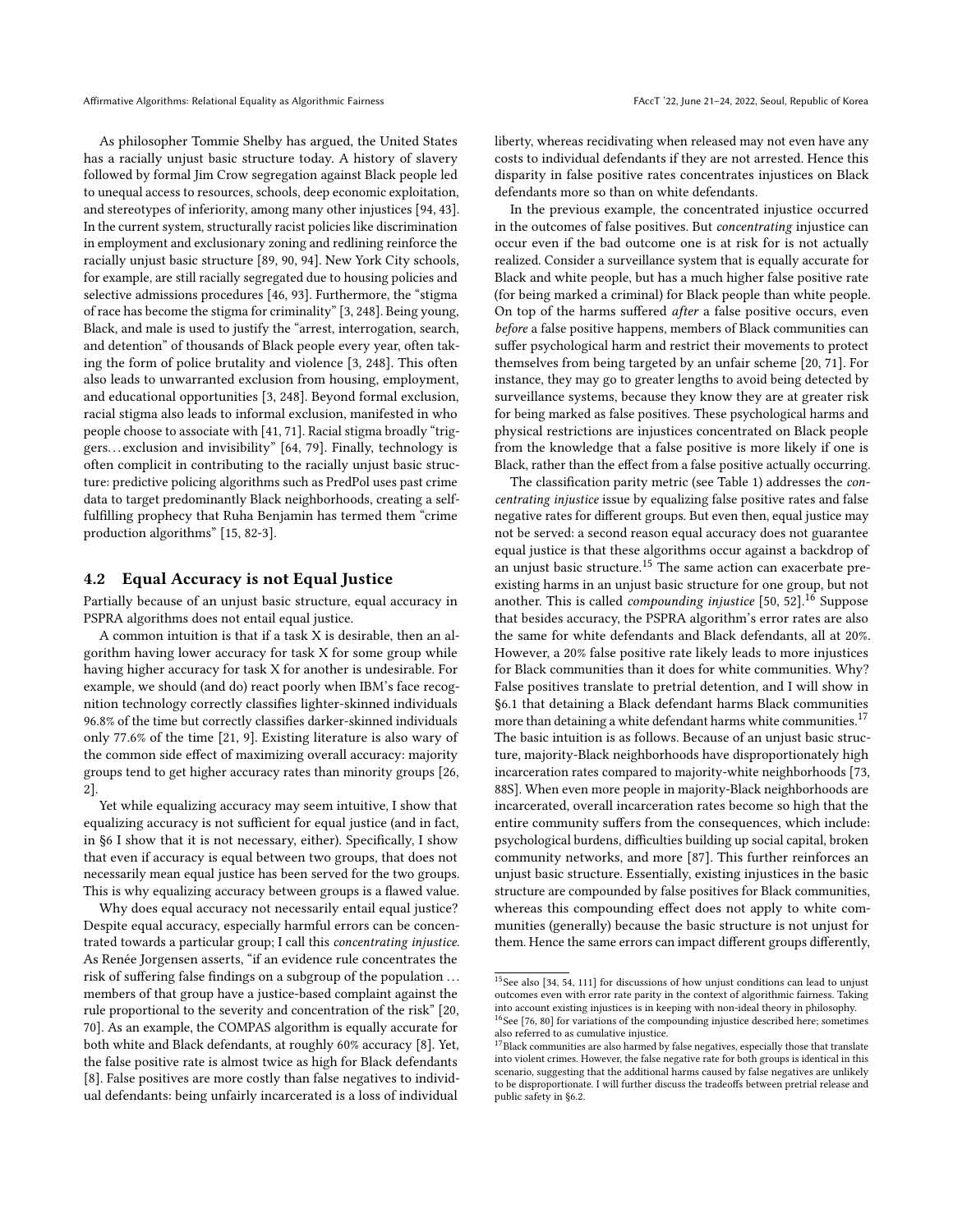because they may compound injustices for marginalized groups. Equal accuracies can once again serve unequal levels of justice.

What is the difference between concentrating injustice and compounding injustice? Both lead to increased injustices for a certain group. However, concentrating injustice introduces injustices that occur at higher rates (such as from an elevated false positive rate) for a certain group independent of any existing injustices. In contrast, compounding injustice introduces injustices that exist only because existing injustices for a certain group are exacerbated for that group. Figure [1](#page-6-2) illustrates these distinctions; an equal accuracy rate for Black and white defendants is assumed for each scenario.

Notably, in all the scenarios, there are harms to individuals (i.e., from false positives). The first scenario simply has no group-level injustices because of equal error rates and a just basic structure. In contrast, the fourth scenario has an elevated false positive rate for Black defendants, and an unjust basic structure of society. This is the current situation with the COMPAS PSPRA algorithm. Here, equal accuracy rates do not guarantee equal justice due to both concentrating injustices and compounding injustices. First, a higher false positive rate for Black defendants [\[8\]](#page-9-0) concentrates the injustices of false positives towards Black defendants. Second, the harms from false positives compound existing injustices for Black communities in a way that it does not for white communities. Hence, it is important to recognize that both concentrating injustices and compounding injustices are mechanisms by which equal accuracy does not entail equal justice. A solution that only takes into account concentrating injustices (i.e., classification parity [\[27\]](#page-10-4) only fully addresses scenario two) fails to capture compounding effects from an unjust basic structure of society.

Overall, equalizing accuracy for groups has questionable value. Unequal justice may result because of concentrating injustices and compounding injustices. In fact, equalizing accuracy as the sole focus for fairness can even be detrimental. In the process, injustices that can only be addressed with unequal accuracy rates may be overlooked.

#### <span id="page-5-3"></span>4.3 What Should We Value in Criminal Justice?

I have shown that measuring PSPRA algorithms' accuracy is problematic. Furthermore, even if we could perfectly measure accuracy, equal accuracy does not necessarily achieve the equal justice that a fairness notion should produce. Equal accuracy is flawed as a metric and value. Thus fairness notions that depend on equalizing some variation of accuracy, like the notions in Table [1,](#page-2-0) are undesirable.

However, is there room for fairness notions not based on accuracy in criminal justice settings? One might find it intuitive to discuss PSPRA algorithmic accuracy in the criminal justice setting because PSPRA algorithmic accuracy tries to balance individual liberty and public safety, two values clearly important in the criminal justice context.

But there are other values besides public safety and individual liberty that are important in criminal justice contexts. Police officers are (supposedly) not to enter homes without search warrants because we value privacy [\[81\]](#page-11-28). Spouses are (generally) legally protected from testifying against each other because we value the institution of marriage [\[12\]](#page-10-34). We have protections against double

jeopardy because we value protecting individuals from excessive state power [\[60\]](#page-11-29).

Moreover, we forsake a certain degree of public safety in order to uphold these other values. We could likely catch more crimes if police could search homes without warrants. Similarly, we could likely punish more perpetrators of crime if we forced spouses to testify against each other, and tried individuals for the same crimes twice. Thus it is perfectly reasonable to balance public safety against other values during crime detection and crime punishment. Then it should be just as reasonable during crime prediction (as with PSPRA algorithms) to consider values beyond public safety. The next few sections describe such a value  $-$  relational equality  $-$  and what the most fair PSPRA algorithm would look like with fairness in terms of relational equality instead.

#### <span id="page-5-0"></span>5 RELATIONAL EQUALITY

To the extent that equal accuracy is meant to capture the same procedure being applied to two groups, it can be thought of as a form of *procedural* justice.<sup>[18](#page-5-2)</sup> Thus far, the criticism against equal accuracy has been on both procedural (as a metric) and substantive (as a value) grounds. Moving forward, I argue on substantive justice grounds that unlike equal accuracy, relational equality best embodies the point of equality, and is especially apt for considering racial fairness.

### 5.1 Overview of Relational Equality

There are two types of equality. The first treats people equally with respect to goods and/or opportunities [\[31,](#page-10-35) 185]. For instance, perhaps equality has been achieved if everyone has the same income or if all groups have the same accuracy score. We can refer to this type of equality as distributional equality. But as described earlier, there are drawbacks to conceptualizing equality as such: even if an algorithm is equally correct for everyone, that does not necessarily mean it produces just outcomes. In contrast to treating people equally, the second type of equality focuses on people relating as equals [\[103\]](#page-11-30). The distribution of material goods does not necessarily have to be equal for people to relate as equals. In fact, some people (such as those with disabilities) may require more of a certain resource in order to relate as an equal.

Relational equality belongs under the second type of equality.[19](#page-5-1) Core to relational equality is democratic citizenship [\[11\]](#page-10-36) and an ethos of mutual respect [\[106\]](#page-12-4). To be treated as equals, people need to be able to relate to each other as moral equals in a democratic society [\[5,](#page-9-1) 313]. Though this involves ensuring everyone has access to a basic level of certain (tangible and intangible) resources, including guaranteeing basic socio-economic necessities, the distribution of material goods is not the focus. Rather, power relations are the direct concern of relational equality. Relational equality "views equality as a social relationship" rather than a "pattern of distribution" [\[5,](#page-9-1) 312].

<span id="page-5-2"></span> $^{18}{\rm For}$  a discussion of procedural vs substantive justice, see [\[111\]](#page-12-1).

<span id="page-5-1"></span> $^{19}$  Besides relational equality, there are many other theories of equality belonging to egalitarianism, a school of thought in political philosophy based on equality [\[10\]](#page-10-37). Section 3 in [\[18\]](#page-10-7) gives an overview of egalitarianism geared towards algorithmic fairness discussions.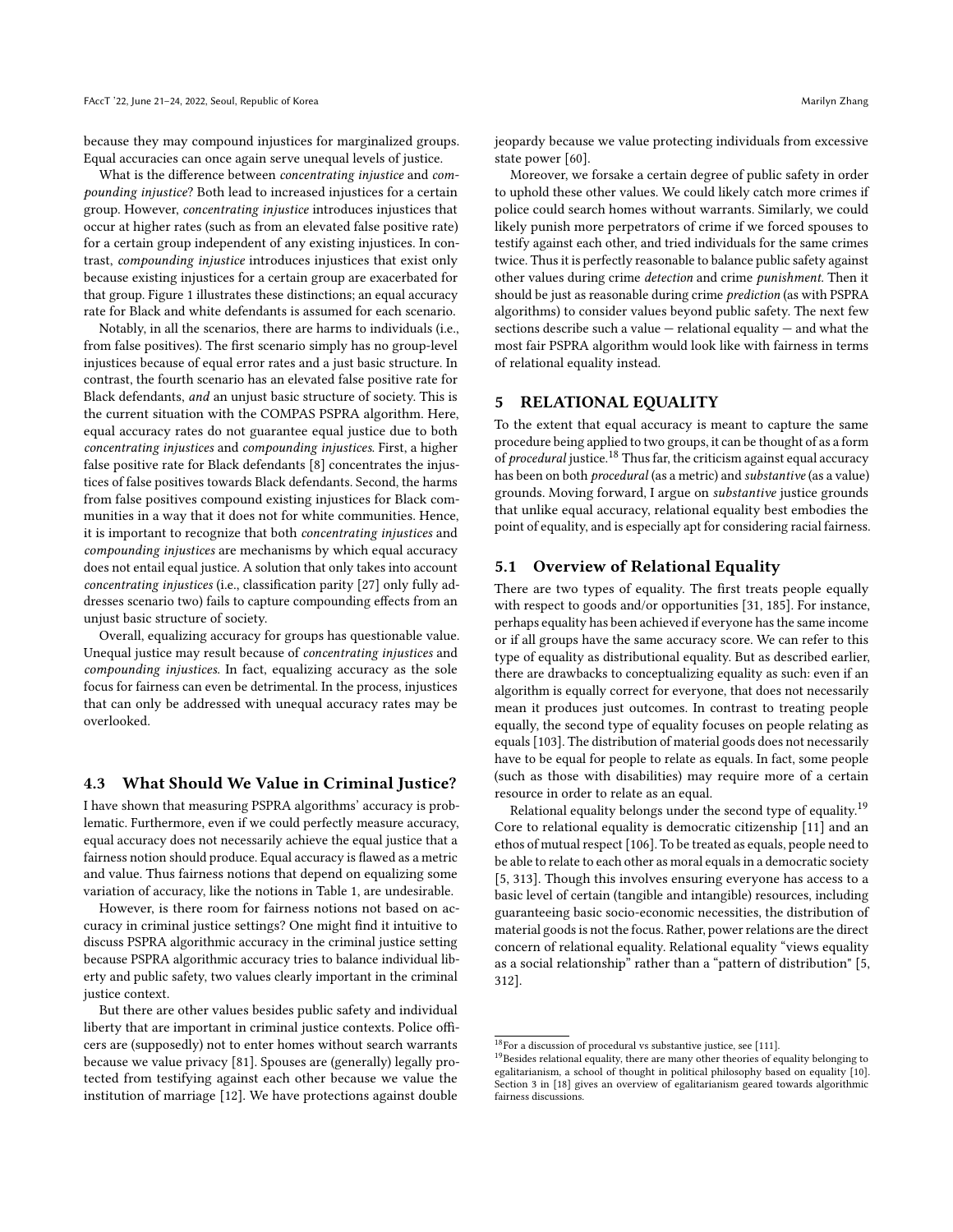<span id="page-6-2"></span>

|                                                                                                | Perfectly Just Basic Structure in Society                      | Unjust Basic Structure in Society                                                         |
|------------------------------------------------------------------------------------------------|----------------------------------------------------------------|-------------------------------------------------------------------------------------------|
| False positive and negative rates<br>are equal (and nonzero) for<br>Black and white defendants | 1. Equal Group Justice                                         | 3. Unequal Group Justice via<br>Compounding Injustice                                     |
| False positive rates are higher<br>for Black defendants than for<br>white defendants           | 2. Unequal Group Justice via<br><b>Concentrating Injustice</b> | 4. Unequal Group Justice via<br>Compounding Injustice +<br><b>Concentrating Injustice</b> |

Figure 1: Risk scenarios created by concentrating injustice and compounding injustice

# 5.2 Elizabeth Anderson's Relational Equality: Three Types of Basic Capabilities

Philosopher Elizabeth Anderson's specific theory of relational equality translates the broad principle of relating as moral equals in a democratic society into distinctive requirements.[20](#page-6-0) Anderson describes a set of negative and positive requirements that must be met for people to relate as equals in a democratic society. Evaluating the impact of PSPRA algorithms on these requirements for different racial groups is how we can use relational equality as a fairness notion.

According to Anderson, the negative requirements of relational equality are based on reciprocity; individuals must only act upon principles that are mutually justifiable [\[5,](#page-9-1) 313]. This translates to a lack of oppression in all its forms, including domination, exploitation, marginalization, and violence [\[5,](#page-9-1) [109\]](#page-12-5). Anderson also details a set of positive requirements for relational equality. This means building a democratic community rather than a hierarchical one [\[5,](#page-9-1) 313]. People must have access to basic capabilities that enable them to freely and fully "participate and enjoy the goods of society, and to participate in democratic self-government" as moral equals  $[5, 315]$  $[5, 315]$ <sup>[21](#page-6-3)</sup>

The basic capabilities in the positive requirements of relational equality are particular capabilities, rather than the set of all possible capabilities. For example, Anderson notes that the capability to be good at playing cards is not a basic capability that everyone needs access to, because one's status in civil society should be independent of one's card-playing prowess [\[5,](#page-9-1) 317]. Furthermore, while literacy is important for engaging with others in civil society as equals, understanding languages other than English, or arcane literary texts, is not needed in the United States [\[5,](#page-9-1) 319]. Hence a Ph.D. in English is not a basic capability that everyone needs, whereas a working proficiency in English is. Overall, relational equality does not call for equality of everything. Rather, relational equality requires access to specific basic capabilities that enable people to relate on equal terms with each other in society.

Anderson's basic capabilities also correspond to three important roles people take on: 1) as humans; 2) as participants in a system of social cooperation; and 3) as citizens [\[5,](#page-9-1) 317-8]. For example, to interact as equals, we require food and shelter (as humans); a basic education (as participants in social cooperation); and equal voting rights (as citizens).

# 5.3 Relational Equality and Algorithms

Algorithmic decision-making systems can alter access to the basic capabilities central to relational equality. Consider LA County's housing algorithm, which decides who of LA County's homeless population receives housing based on cost-benefit analysis [\[33,](#page-10-38) [75\]](#page-11-33). The problem is that LA County does not have enough housing for everyone, so the algorithm leaves a certain subset of the homeless population unhoused — those that do not pass the cost-benefit analysis [\[33,](#page-10-38) [75\]](#page-11-33). The individuals left unhoused by the algorithm are deprived of a basic capability: housing in some form. That makes it harder for them to relate as equals with others in society on basic human terms. Notably, giving everyone an equal probabilistic chance in receiving housing (ie, a random lottery)<sup>[22](#page-6-4)</sup> does not solve the problem for relational equality; instead, housing scarcity must be fixed because the basic capability of housing must be available for everyone.

Finally, relational equality is especially relevant to racial fairness in PSPRA algorithms. As I will show in [§6.1,](#page-7-1) incarceration via PSPRA algorithms affects not only defendants', but also in some cases their communities', access to basic capabilities. Moreover, relational equality is especially pertinent to racial fairness because relational equality is fundamentally concerned about which groups have power and which do not, and has no room for social hierarchies that oppress marginalized groups. Because of its focus on power relations, it is a framework expansive enough to encompass not only the socioeconomic and material harms, but also the status harms, defining racial injustices in the United States. Hence we should care deeply about relational equality as a value, especially when discussing race, because the United States' current racial injustices collectively constitute relational inequality.

#### <span id="page-6-1"></span>6 AFFIRMATIVE PSPRA ALGORITHMS

What are the implications of using relational equality as the fairness notion in PSPRA algorithms, rather than existing statistical notions? In this section, I argue that the most racially fair version of a PSPRA algorithm – based on impact to relational equality – would be an Affirmative PSPRA algorithm. An Affirmative PSPRA

<span id="page-6-0"></span> $^\mathrm{20}\textnormal{Although I refer to Anderson's theory of relational equality simply as "relational"}$ 

<span id="page-6-3"></span>equality" for clarity, Anderson calls it "democratic equality" [\[5,](#page-9-1) 313].<br><sup>21</sup>This belongs to a broader framework termed the capabilities approach. See Martha Nussbaum [\[79\]](#page-11-31) and Amartya Sen [\[92\]](#page-11-32).

<span id="page-6-4"></span> $^{22}\mathrm{This}$  could be thought of as an equalized odds approach. See [\[47\]](#page-10-5).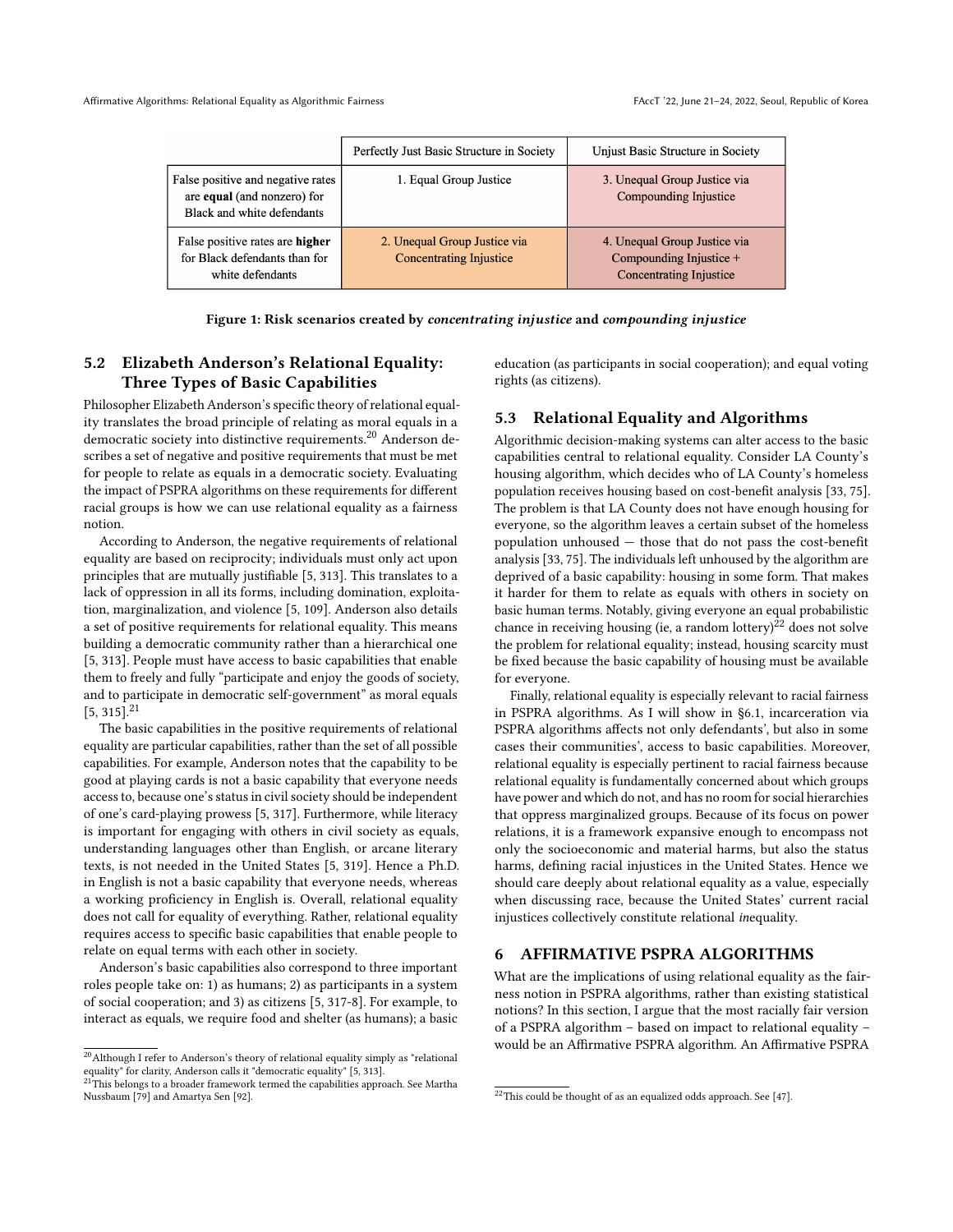algorithm would have a more lenient risk threshold for Black defendants, similar in construction to race-based thresholds  $[28, 5]$  $[28, 5]$ .<sup>[23](#page-7-0)</sup> Because Affirmative PSPRA algorithms treat otherwise facially similar Black and white defendants differently, one may argue that it is *procedurally* unjust.<sup>[24](#page-7-2)</sup> However, I reiterate that this paper argues on the grounds of substantive justice, and specifically relational equality; treating like cases differently is not generally inconsistent with substantive justice, as Anderson argues in the context of affirmative action [\[6\]](#page-9-4). Moreover, this is not an argument for using PSPRA algorithms in general; in fact, perhaps abolishing pretrial detention may be the most fair [\[42,](#page-10-13) [71,](#page-11-2) [86\]](#page-11-3). Rather, I argue that where PSPRA algorithms are used, an Affirmative PSPRA algorithm would be the most racially fair version.

#### <span id="page-7-1"></span>6.1 Relational Equality and PSPRA Algorithms

Incarceration decisions from PSPRA algorithms negatively affect access to the basic capabilities needed for relational equality, especially for Black communities. If pretrial detention is recommended, that can mean between 5 and 200 days of incarceration for a defendant  $[68]$ .<sup>[25](#page-7-3)</sup> Incarceration creates barriers to basic capabilities needed for relational equality under all three of Anderson's spheres of existence: as humans, as participants in a system of social cooperation, and as citizens. These harms are magnified for Black communities because of pre-existing higher rates of incarceration (a product of an unjust basic structure).

My analysis draws from disproportionately high existing rates of incarceration for majority-Black neighborhoods, compared to majority-white neighborhoods, owing to an unjust basic structure [\[73,](#page-11-24) 88S]. Many community members being incarcerated magnifies the harms from PSPRA algorithms. This is not to say individual defendants are not harmed regardless of race; rather, specific neighborhoods with high incarceration rates are harmed disproportionately. Moreover, though this paper focuses on Black communities because they have the highest overall incarceration rate [\[73,](#page-11-24) [84\]](#page-11-35), the actual implementation will depend on city-specific incarceration rates, which may mean my analysis applies to other communities beyond Black communities. Finally, I emphasize that relational equality concerns individuals relating as equals, not communities. However, when an increased rate of incarceration has an effect on the community, it harms the ability of individuals in the community to access basic capabilities. This is why communities are relevant.

6.1.1 As Humans. According to Anderson, it is impossible for people to relate as human beings of equal standing if some do not have adequate access to basic necessities like food, water, and health care [\[5,](#page-9-1) 317]. People need a basic level of physical and psychological safety before they can engage with the rest of society on equal terms as everyone else.

Suppose a PSPRA algorithm recommends pretrial detention for a defendant, and they are detained. Incarceration often means unjustified physical and psychological harm. Physical harms include physical assault from other inmates and jail staff [\[40\]](#page-10-41), an overcrowded jail environment [\[38\]](#page-10-42), and poor health due to low-nutrition food and disease outbreaks [\[22,](#page-10-43) [63,](#page-11-37) [91\]](#page-11-38). Pretrial detention also presents psychological harms to defendants in the form of a higher suicide rate [\[35,](#page-10-44) 3], poor availability of mental (and physical) health care [\[105\]](#page-11-39), and post-traumatic stress disorders (including for formerly incarcerated individuals) [\[107\]](#page-12-6), to name a few.

These psychological consequences impact not only defendants, but their communities, and especially Black communities. When a significant number of community members are incarcerated, as is the case for many majority-Black neighborhoods today, these communities can experience substantial psychological consequences. Children experience "serious psychological consequences" when separated from incarcerated parents [\[87,](#page-11-25) 1284]. Researchers even go as far to model incarceration as a "contagion" infecting neighborhoods, finding that individuals in neighborhoods with high incarceration rates are more likely to suffer from mental health disorders independent of whether they had actually been incarcerated themselves [\[49\]](#page-10-45). By incarcerating more Black community members, a PSPRA algorithm recommending pretrial detention for Black defendants would exacerbate access barriers to basic capabilities for Black communities.

6.1.2 As Participants in Social Cooperation. Another set of Anderson's basic capabilities, including an adequate education and the ability to freely choose an occupation [\[5,](#page-9-1) 318], is necessary for people to relate as equal participants in a system of social cooperation. People should be able to contribute to society through their skills and/or talents — whether through the market or otherwise — and receive the benefits of such cooperation to make a living.

When a PSPRA algorithm incarcerates a defendant, that reduces defendants' job prospects through life disruptions and an increased chance of pleading guilty and future conviction. During detention, defendants face "varying levels of disruption" in "employment, financial situation, residential stability, and issues relating to dependent children" [\[57,](#page-11-40) 12]. By trial time, pretrial-incarcerated defendants are more likely to be found guilty than those released pretrial, even when correcting for other causal factors [\[29,](#page-10-25) 202], and plead guilty almost three times faster than non-detained defendants [\[83\]](#page-11-41). Likely explanations include accepting a plea bargain because of "the immediacy of being physically free" [\[67\]](#page-11-42), being at rock bottom because of incarceration's harms [\[97\]](#page-11-43), and generally being in a relatively weaker bargaining position, particularly for those "charged with less serious crimes and with no prior offenses" [\[97,](#page-11-43) 203]. Pleading guilty — almost always leading to a conviction — then translates to worse job opportunities down the road [\[1,](#page-9-7) [29\]](#page-10-25).

When many Black community members are already incarcerated, further incarceration introduces and/or exacerbates communitylevel harms that make it difficult for individuals to relate as equals with others in the larger system of social cooperation. The immediate family of an incarcerated defendant suffers from social and financial strain, and when this is the case for many families in majority-Black neighborhoods, it is "harder for residents to form expansive networks that are most adept at producing social capital"

<span id="page-7-0"></span> $^{23}$  "Affirmative algorithm" also appears in legal discussions [\[16,](#page-10-39) [24,](#page-10-40) [56\]](#page-11-9). I present the first comprehensive *ethical* defense of Affirmative PSPRA algorithms.<br><sup>24</sup>However, whether it is generally possible for an algorithm to be completely proce-

<span id="page-7-2"></span>durally just (treating like cases like) is disputed. See [\[4,](#page-9-5) [111\]](#page-12-1).<br><sup>25</sup>To simplify my analysis of how PSPRA algorithms affect relational equality, I assume

<span id="page-7-3"></span>that algorithm decisions are final. In reality, a judge makes the final decision from risk scores, which makes a difference (see [\[2,](#page-9-6) [96\]](#page-11-36)) and necessitates jurisdiction-specific Affirmative PSPRA algorithms.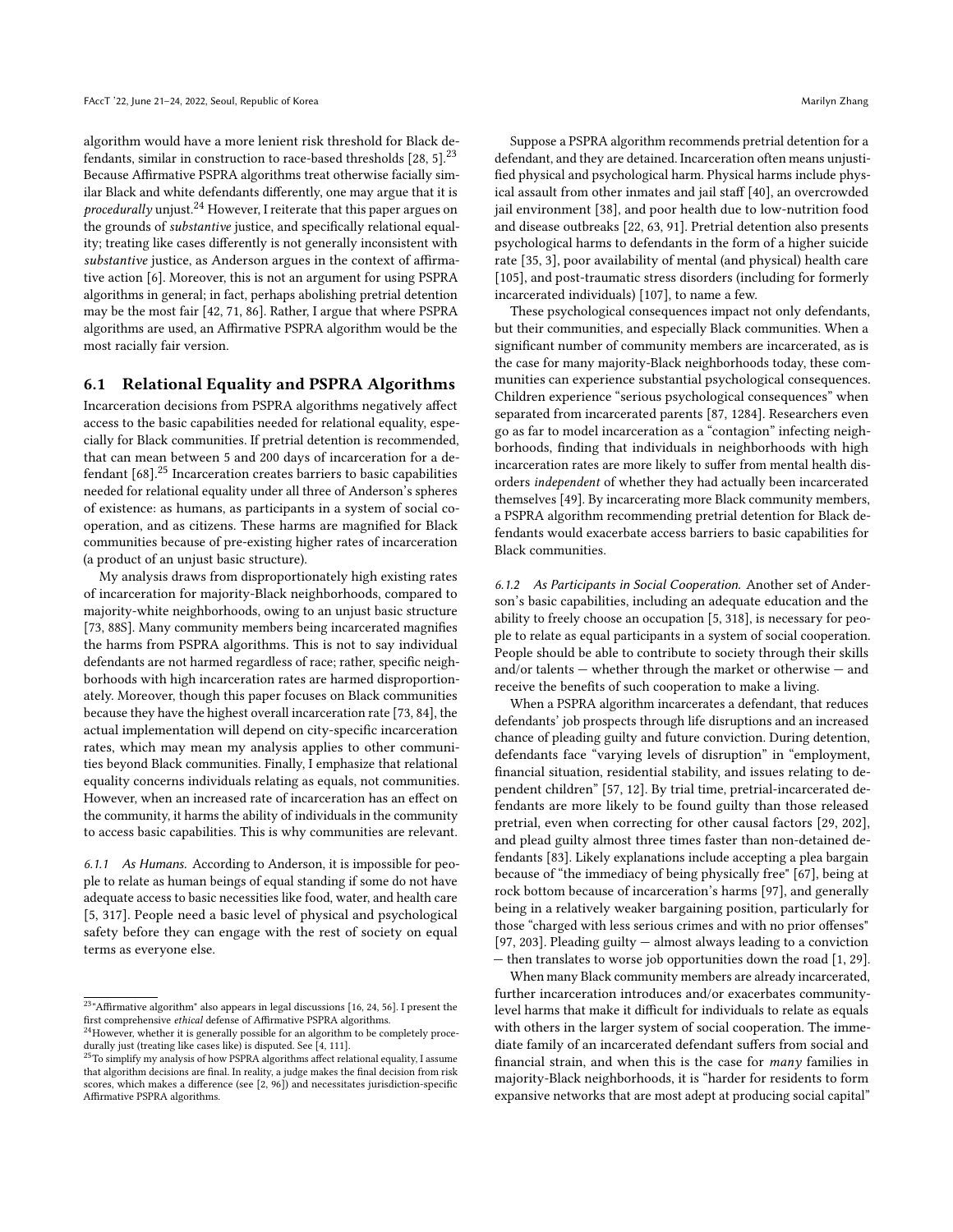[\[87,](#page-11-25) 1282-3]. Social networks like churches and neighborhood associations are disrupted when there is a "mass movement of adults between the neighborhood and prison" [\[87,](#page-11-25) 1285]. This social capital is important for finding jobs, among other opportunities in society. Hence a PSPRA algorithm recommending pretrial detention for Black defendants would further deny basic capabilities for Black communities.

6.1.3 As Citizens. According to Anderson, to have equal relations as citizens, everyone must have more than just equal political rights. Being stigmatized or labeled as an outcast by other members of society makes for social hierarchies [\[5,](#page-9-1) 318]. People must be seen and heard on equal terms.

When PSPRA algorithms decide to detain defendants pretrial, that restricts defendants' ability to vote, and stigmatizes individuals. While those who are detained pretrial are legally eligible to vote, lack of access to voter registration forms, applications for absentee ballots and/or polling places, and information on deadlines creates pervasive "de facto disenfranchisement" for citizens who are incar-cerated [\[88\]](#page-11-44). Studies have also found that pretrial detention  $-$  even without an ensuing criminal conviction  $-$  is enough to stigmatize an individual [\[102\]](#page-11-45). In fact, social stigma has been cited as one of the reasons to shift from pretrial detention to more concealable electronic monitoring (albeit with its own host of issues) [\[72,](#page-11-46) 144]. This is concerning for relational equality, because social hierarchies can be reinforced by the stigma associated with pretrial detention.

Partly because of its associated stigma, pretrial detention makes it even harder for Black individuals to relate with equal status to others. Incarceration still disproportionately affects Black communities today [\[77\]](#page-11-47). When even more Black defendants are held behind bars pretrial, it feeds into a public perception of associating Blackness with criminality, despite a lack of criminal conviction during pretrial detention. Similar to the impact of racialized mass incarceration (and likely fueled by the media), such a perception "perpetuates racial subordination, worsens blacks' disadvantage, and stigmatizes African Americans as criminal deviants" [\[94,](#page-11-19) 210]. Such stigma against Black people is a significant barrier to relational equality and further compounds existing injustices towards Black people. For example, Blackness (for urban youth) is often associated with criminality, which is a disadvantage when seeking employment, housing, and good schools [\[94,](#page-11-19) 210]. Stigma prevents Black people from being seen and heard on equal terms as everyone else in society, reinforcing a social hierarchy and relational inequality.

Overall, because of an unjust basic structure, PSPRA algorithms' detention recommendations negatively impact relational equality for Black communities more so than white communities. Perhaps a natural conclusion here is to reject pretrial detention completely (e.g. as [\[42,](#page-10-13) [71,](#page-11-2) [86\]](#page-11-3) have called for), obviating the need for PSPRA algorithms. Would that not improve relational equality the most? That could very well be the case. But to reiterate the scope of this paper: I argue within the constraints of PSPRA algorithms being used — as they are across the United States today  $[23, 48]$  $[23, 48]$  $[23, 48]$  — for what the most fair version of PSPRA algorithms would be based on relational equality. That is what I address next.

#### <span id="page-8-0"></span>6.2 Affirmative PSPRA Algorithms

The most racially fair PSPRA algorithm, based on relational equality, must be one that takes into account the disproportionate harm of pretrial detention on Black communities' access to basic capabilities. Namely, such a PSPRA algorithm must detain fewer Black defendants than the status quo. One way to do so is to lower the risk score (or accordingly adjust the risk threshold) for Black defendants; let us call such an algorithm an Affirmative PSPRA algorithm. In some ways this is similar to the proposal of race-specific risk thresholds [\[28,](#page-10-12) 5]. What distinguishes Affirmative PSPRA algorithms from these proposals is its basis in relational equality, as opposed to satisfying a statistical metric like classification parity, which requires race-specific risk thresholds to meet its objective of equal error rates [\[27,](#page-10-4) 13].

Concretely, consider a PSPRA algorithm like COMPAS or PSA. An Affirmative PSPRA algorithm takes the risk score output by that algorithm and for Black defendants, lowers the risk score slightly. It seeks to give a slightly more lenient risk score to a Black defendant, compared to a white defendant with the same number of prior arrests.[26](#page-8-1) In doing so, an Affirmative PSPRA algorithm releases, instead of detains, substantially more Black defendants than would a non-Affirmative PSPRA algorithm.

By lowering risk scores for Black defendants, an Affirmative PSPRA algorithm necessarily reduces false positives at the expense of more false negatives for Black defendants. But this is actually reasonable if what we care about is fairness, and specifically, relational equality as fairness. Restricted individual liberty from false positives imposes barriers to relational equality that are especially pronounced for Black communities, compared to white communities. False positives undermine relational equality in a way that false negatives do not; false negatives, for example, do not impede access to job opportunities for specific communities the way being incarcerated does. Hence lowering false positives is a mandate of relational equality.

But why is introducing more false negatives justifiable, especially with the public safety risks they introduce?<sup>[27](#page-8-2)</sup> I give two reasons. First, it is possible that the public safety costs of increasing false negatives are offset by the reduction of false positives. Both false positives and false negatives carry public safety risks, as discussed in [§3.2.](#page-3-4) That means lowering false positives while increasing false negatives does not necessarily mean an increase in public safety risks overall. Some of the risks are introduced earlier (by false negatives) instead of later (by false positives).

Second, this paper's focus is on fairness. While I showed in [§4.3](#page-5-3) that there is room for values beyond public safety in the criminal justice system, the specific tradeoff between fairness and public safety is a much larger conversation that should likely be left up to jurisdiction-level democratic decision-making processes. Hence I only show what relational equality as fairness requires. As long as the public safety risks from false negatives do not undermine

<span id="page-8-1"></span> $^{26}\mathrm{The}$  actual numbers for the threshold will depend on what is viable and will likely vary from jurisdiction to jurisdiction. And of course, the number of arrests for an individual is not the same as the number of crimes they committed, and likely inflated for Black defendants.

<span id="page-8-2"></span> $27$ We might be especially worried if "the cost of releasing a high-risk defendant mostly fall on members of that defendant's community (e.g., when violent crime in a community is mostly committed by members of that community)" [\[27,](#page-10-4) 14].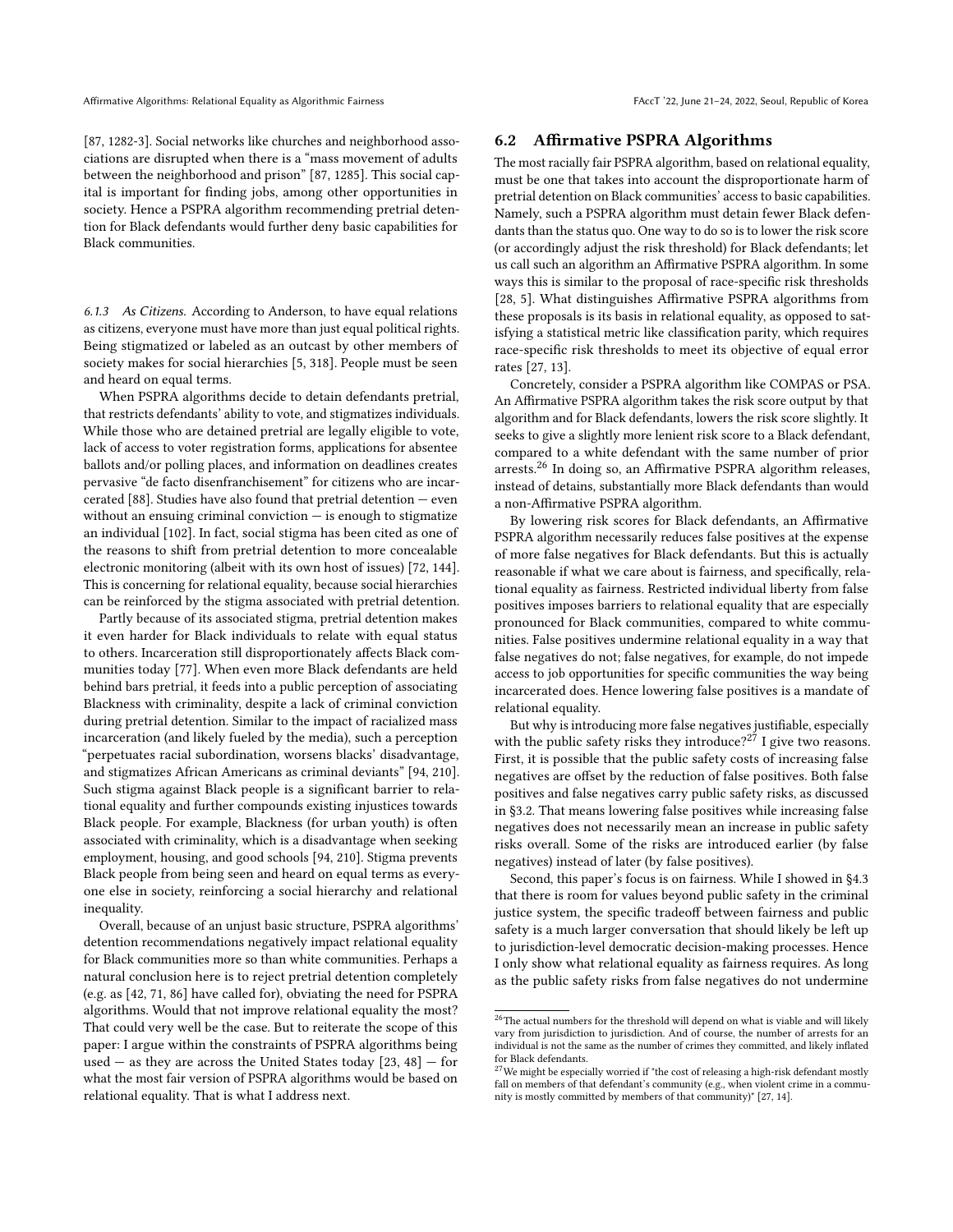relational equality, they are justifiable under relational equality as fairness. How might public safety risks undermine relational equality? Access to basic capabilities must be substantially impacted by recidivism instances. In particular, the number and type of recidivism instances must be enough to substantially change people's physical and perceived sense of public safety in the neighborhood — two human-level basic capabilities that would be most relevant. But nonviolent offenses such as shoplifting and drug usage account for a vast majority of pretrial recidivism instances. In Washington D.C., for example, only 1% of defendants released pretrial recidivated violently [\[36,](#page-10-46) 12]. While undesirable, introducing more cases of shoplifting is unlikely to alter a community's physical and psychological safety to a significant extent.[28](#page-9-8) Hence the false negatives introduced are unlikely to affect access to the basic capabilities required for relational equality in a meaningful way. This is true regardless of where the recidivism instances occur, including majority-Black neighborhoods. Overall, insofar as fairness and relational quality as fairness is concerned, an increase in false negatives to reduce false positives for Black defendants should not be alarming.[29](#page-9-9)

Even if we could predict the future, and knew which defendants would recidivate if they were released pretrial, an Affirmative PSPRA algorithm would still release some Black defendants who would commit a crime (for example, all Black defendants who would commit a minor crime).<sup>[30](#page-9-10)</sup> Pretrial detention poses such a barrier to relational equality that doing otherwise would be unfair from a relational equality perspective.

Affirmative PSPRA algorithms also stand in contrast to the important and often-suggested goal of correcting for data bias (e.g. [\[61,](#page-11-48) [99\]](#page-11-49)). [§3.1](#page-2-4) discussed how racial bias in policing practices likely inflates arrest rates in Black defendants' data [\[70,](#page-11-13) [78,](#page-11-14) [82\]](#page-11-15), making it difficult to measure algorithmic accuracy. A natural solution would be to correct for such data bias. But even if there was perfectly unbiased arrest data, relational equality would still require Affirmative PSPRA algorithms to release more Black defendants; instead, data bias needs to be overcorrected for.

In fact, in contrast with traditional PSPRA algorithms, Affirmative PSPRA algorithms do not have maximizing accuracy as a goal for Black defendants. Exactly correcting for racial bias in police arrests would increase the accuracy of the algorithm the most. Specifically, consider a hypothetical algorithm that does not consider any variables that can be tied to racial bias in arrests, such as zip codes, arrest history, and even conviction history, but that manages to achieve high (> 70%) accuracy. An Affirmative PSPRA algorithm would still not be satisfied with this comparatively accurate algorithm as long as there is a significant false positive rate for Black defendants. Rather, an Affirmative PSPRA algorithm would be more lenient for Black defendants in order to reduce the false positives rate, even at the expense of increasing false negatives and lowering the overall accuracy for Black defendants.

The upshot is that equalizing accuracy is neither necessary nor sufficient for fairness based on relational equality. First, as [§4.2](#page-4-3) suggests, equal accuracy is not sufficient for relational equality as fairness. Even if PSPRA algorithmic accuracy is equal for Black and white defendants, the effects of pretrial detention in an unjust basic structure are disproportionately more harmful to Black communities' access to basic capabilities. Second, equal accuracy is also not necessary for relational equality as fairness. I discussed earlier that Affirmative PSPRA algorithms lower the overall accuracy for Black defendants. In contrast, the high accuracy for white defendants would be unchanged. Thus white and Black defendants would have unequal accuracy for relational equality as fairness via Affirmative PSPRA algorithms.

It is actually desirable that fairness based on relational equality – an Affirmative PSPRA algorithm – de-emphasizes accuracy. Constructing a future that is more fair and just must necessarily produce outcomes that are inaccurate according to today's unjust basic structure with relational inequality; otherwise, we are merely holding a mirror to current injustices and magnifying them.

## 7 CONCLUSION

In conclusion, current statistical notions of algorithmic fairness are undesirable because the foundation of equalizing accuracy does not capture the substantive point of equality in fairness in the first place. Relational equality is a fruitful alternative framework. When applied to the PSPRA algorithmic setting, relational equality requires Affirmative PSPRA algorithms, where risk scores are lowered for Black defendants. These Affirmative PSPRA algorithms show that equalizing accuracy is neither necessary nor sufficient for relational equality.

#### ACKNOWLEDGMENTS

I am grateful for the support of my advisors Kathleen Creel and Leif Wenar, helpful written comments and discussions from Valerie Soon and Henrik Kugelberg, feedback from four FAccT '22 anonymous reviewers, and the rich intellectual community at the McCoy Family Center for Ethics in Society at Stanford University, where this work was conceived. I declare no sources of funding and no financial interests.

#### REFERENCES

- <span id="page-9-7"></span>[1] Amanda Agan and Sonja Starr. 2017. The Effect of Criminal Records on Access to Employment. American Economic Review 107, 5 (May 2017), 560–564. [https:](https://doi.org/10.1257/aer.p20171003) [//doi.org/10.1257/aer.p20171003](https://doi.org/10.1257/aer.p20171003)
- <span id="page-9-6"></span>Alex Albright. 2019. If You Give a Judge a Risk Score: Evidence from Kentucky Bail Decisions. Working Paper (2019), 39.
- <span id="page-9-3"></span>[3] Michelle Alexander. 2020. The new Jim Crow: mass incarceration in the age of colorblindness, tenth anniversary edition (10th anniversary edition ed.). New Press, New York. OCLC: 1138682569.
- <span id="page-9-5"></span>[4] Ali Alkhatib and Michael Bernstein. 2019. Street-Level Algorithms. In Proceedings of the 2019 CHI Conference on Human Factors in Computing Systems. ACM. <https://doi.org/10.1145/3290605.3300760>
- <span id="page-9-1"></span>[5] Elizabeth S. Anderson. 1999. What is the Point of Equality? Ethics 109, 2 (1999), 287–337.<http://www.jstor.org/stable/2989479>
- <span id="page-9-4"></span>[6] Elizabeth S Anderson. 2002. Integration, Affirmative Action, and Strict Scrutiny. New York University Law Review 77, 5 (Nov 2002), 1195–1271.
- <span id="page-9-2"></span>Sample COMPAS Risk Assessment: COMPAS "Core". [https://www.documentcloud.org/documents/2702103-Sample-Risk-](https://www.documentcloud.org/documents/2702103-Sample-Risk-Assessment-COMPAS-CORE)[Assessment-COMPAS-CORE](https://www.documentcloud.org/documents/2702103-Sample-Risk-Assessment-COMPAS-CORE)
- <span id="page-9-0"></span>[8] Julia Angwin, Jeff Larson, Surya Mattu, and Lauren Kirchner. 2016. How We Analyzed the COMPAS Recidivism Algorithm.

<span id="page-9-8"></span> $^\mathrm{28}\textsc{Moreover}$  offenses like shoplifting violate civic obligations that Black people arguably do not have the duty to uphold precisely because the system of social cooperation that demands civic obligations is unjust [\[94,](#page-11-19) 213-220]. In contrast are violations of moral obligations (i.e., assault) [\[94,](#page-11-19) 213].<br><sup>29</sup>The caveat is unless false negatives are increased to such high levels, which I do not

<span id="page-9-9"></span>attempt to specify here, that access to basic capabilities is affected.

<span id="page-9-10"></span><sup>&</sup>lt;sup>30</sup>This is, of course, with the same caveat as earlier: the introduced public safety risk must be capped to a level that does not affect relational equality.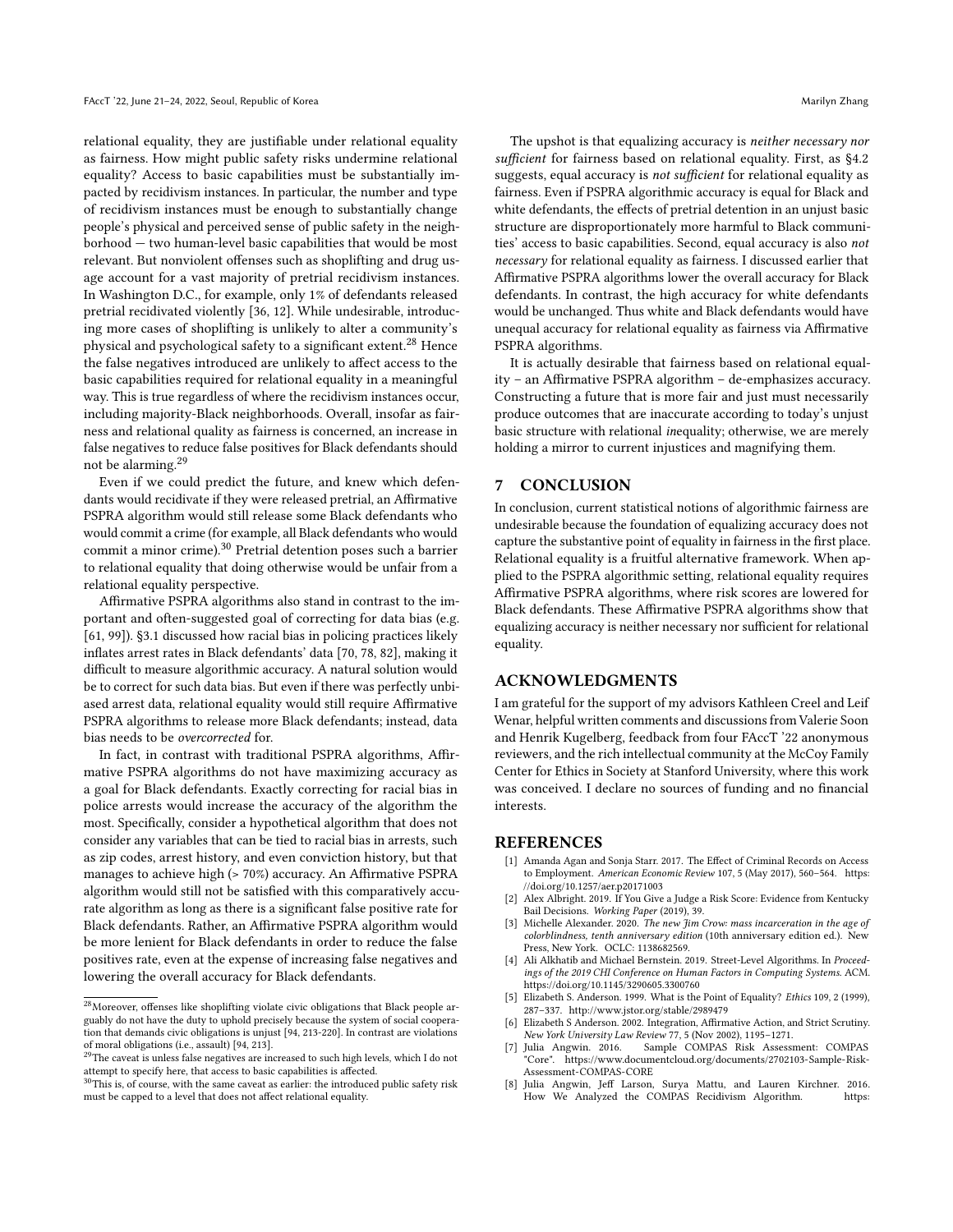Affirmative Algorithms: Relational Equality as Algorithmic Fairness FACCT '22, June 21-24, 2022, Seoul, Republic of Korea

[//www.propublica.org/article/how-we-analyzed-the-compas-recidivism](https://www.propublica.org/article/how-we-analyzed-the-compas-recidivism-algorithm?token=9WLmsuYtAV9xfiOMxs8XxIDtYNohEqSV)[algorithm?token=9WLmsuYtAV9xfiOMxs8XxIDtYNohEqSV](https://www.propublica.org/article/how-we-analyzed-the-compas-recidivism-algorithm?token=9WLmsuYtAV9xfiOMxs8XxIDtYNohEqSV)

- <span id="page-10-16"></span>[9] Advancing Pretrial Policy & Research (APPR). 2021. About the Public Safety Assessment: How it Works.<https://advancingpretrial.org/psa/factors/>
- <span id="page-10-37"></span>[10] Richard Arneson. 2013. Egalitarianism. In The Stanford Encyclopedia of Philosophy (Summer 2013 ed.), Edward N. Zalta (Ed.). Metaphysics Research Lab, Stanford University.
- <span id="page-10-36"></span>[11] Richard J. Arneson. 2010. Democratic Equality and Relating as Equals. *Canadian* Journal of Philosophy Supplementary Volume 36 (2010), 25–52. [https://doi.org/](https://doi.org/10.1080/00455091.2010.10717653) [10.1080/00455091.2010.10717653](https://doi.org/10.1080/00455091.2010.10717653)
- <span id="page-10-34"></span>[12] American Bar Association. 2021. Marital Privileges. [https://www.](https://www.americanbar.org/groups/litigation/publications/litigation_journal/2018-19/summer/marital-privileges/) [americanbar.org/groups/litigation/publications/litigation\\_journal/2018-](https://www.americanbar.org/groups/litigation/publications/litigation_journal/2018-19/summer/marital-privileges/) [19/summer/marital-privileges/](https://www.americanbar.org/groups/litigation/publications/litigation_journal/2018-19/summer/marital-privileges/)
- <span id="page-10-24"></span>[13] Michelle Bao, Angela Zhou, Samantha Zottola, Brian Brubach, Sarah Desmarais, Aaron Horowitz, Kristian Lum, and Suresh Venkatasubramanian. 2021. It's COMPASlicated: The Messy Relationship between RAI Datasets and Algorithmic Fairness Benchmarks. CoRR abs/2106.05498 (2021). arXiv[:2106.05498 https:](https://arxiv.org/abs/2106.05498) [//arxiv.org/abs/2106.05498](https://arxiv.org/abs/2106.05498)
- <span id="page-10-9"></span>[14] Chelsea Barabas. 2020. Beyond Bias: Re-imagining the Terms of "Ethical AI" in Criminal Law. Georgetown Journal of Law & Modern Critical Race Perspectives 12, 2 (2020), 83–111.<https://doi.org/10.1093/oxfordhb/9780190067397.013.47>
- <span id="page-10-28"></span>[15] Ruha Benjamin. 2019. Race after technology: abolitionist tools for the new Jim code. Polity, Medford, MA.
- <span id="page-10-39"></span>[16] Jason R Bent. 2020. Is Algorithmic Affirmative Action Legal? The Georgetown Law Journal 108, 4 (April 2020), 51.
- <span id="page-10-1"></span>[17] Richard Berk, Hoda Heidari, Shahin Jabbari, Michael Kearns, and Aaron Roth. 2018. Fairness in Criminal Justice Risk Assessments: The State of the Art. Sociological Methods & Research 50, 1 (July 2018), 3–44. [https://doi.org/10.1177/](https://doi.org/10.1177/0049124118782533) [0049124118782533](https://doi.org/10.1177/0049124118782533)
- <span id="page-10-7"></span>[18] Reuben Binns. 2018. Fairness in Machine Learning: Lessons from Political Philosophy. In Proceedings of the 1st Conference on Fairness, Accountability and Transparency (Proceedings of Machine Learning Research, Vol. 81), Sorelle A. Friedler and Christo Wilson (Eds.). PMLR, 149–159. [https://proceedings.mlr.](https://proceedings.mlr.press/v81/binns18a.html) [press/v81/binns18a.html](https://proceedings.mlr.press/v81/binns18a.html)
- <span id="page-10-23"></span>[19] Abeba Birhane, Pratyusha Kalluri, Dallas Card, William Agnew, Ravit Dotan, and Michelle Bao. 2021. The Values Encoded in Machine Learning Research. CoRR abs/2106.15590 (2021). arXiv[:2106.15590 https://arxiv.org/abs/2106.15590](https://arxiv.org/abs/2106.15590)
- <span id="page-10-30"></span>[20] Renèe Jorgensen Bolinger. 2021. Explaining the Justificatory Asymmetry between Statistical and Individualized Evidence. In The Social Epistemology of Legal Trials, Jon Robson and Zachary Hoskinks (Eds.). Routledge, 60–76.
- <span id="page-10-29"></span>[21] Joy Buolamwini and Timnit Gebru. 2018. Gender Shades: Intersectional Accuracy Disparities in Commercial Gender Classification. In Proceedings of Machine Learning Research. PMLR, 77–91. [http://proceedings.mlr.press/v81/](http://proceedings.mlr.press/v81/buolamwini18a.html) [buolamwini18a.html](http://proceedings.mlr.press/v81/buolamwini18a.html) ISSN: 2640-3498.
- <span id="page-10-43"></span>[22] Eddie Burkhalter, Izzy Colón, Brendon Derr, Lazaro Gamio, Rebecca Griesbach, Ann Hinga Klein, Danya Issawi, K. b Mensah, Derek M. Norman, Savannah Redl, Chloe Reynolds, Emily Schwing, Libby Seline, Rachel Sherman, Maura Turcotte, and Timothy Williams. 2021. Incarcerated and Infected: How the Virus Tore Through the U.S. Prison System. The New York Times (April 2021). [https:](https://www.nytimes.com/interactive/2021/04/10/us/covid-prison-outbreak.html) [//www.nytimes.com/interactive/2021/04/10/us/covid-prison-outbreak.html](https://www.nytimes.com/interactive/2021/04/10/us/covid-prison-outbreak.html)
- <span id="page-10-17"></span>[23] Electronic Privacy Information Center. 2021. AI and Human Rights: Criminal Justice System. Technical Report.<https://epic.org/ai/criminal-justice/index.html>
- <span id="page-10-40"></span>[24] Anupam Chander. 2017. The Racist Algorithm? Michigan Law Review 115, 6 (2017), 1023–1045. [https://michiganlawreview.org/wp-content/uploads/2017/](https://michiganlawreview.org/wp-content/uploads/2017/04/115MichLRev1023_Chander.pdf) [04/115MichLRev1023\\_Chander.pdf](https://michiganlawreview.org/wp-content/uploads/2017/04/115MichLRev1023_Chander.pdf)
- <span id="page-10-14"></span>[25] Alex Chohlas-Wood. 2020. Understanding risk assessment instruments in criminal justice. Technical Report. Brookings Institution. [https://www.brookings.edu/](https://www.brookings.edu/research/understanding-risk-assessment-instruments-in-criminal-justice/) [research/understanding-risk-assessment-instruments-in-criminal-justice/](https://www.brookings.edu/research/understanding-risk-assessment-instruments-in-criminal-justice/)
- <span id="page-10-2"></span>[26] Alexandra Chouldechova and Aaron Roth. 2018. The Frontiers of Fairness in Machine Learning. arXiv:1810.08810 [cs, stat] (Oct. 2018). [http://arxiv.org/abs/](http://arxiv.org/abs/1810.08810) [1810.08810](http://arxiv.org/abs/1810.08810) arXiv: 1810.08810.
- <span id="page-10-4"></span>[27] Sam Corbett-Davies and Sharad Goel. 2018. The Measure and Mismeasure of Fairness: A Critical Review of Fair Machine Learning. arXiv:1808.00023 [cs] (Aug. 2018).
- <span id="page-10-12"></span>[28] Sam Corbett-Davies, Emma Pierson, Avi Feller, Sharad Goel, and Aziz Huq. 2017. Algorithmic Decision Making and the Cost of Fairness. In Proceedings of the 23rd ACM SIGKDD International Conference on Knowledge Discovery and Data Mining (Halifax, NS, Canada) (KDD '17). Association for Computing Machinery, New York, NY, USA, 797–806.<https://doi.org/10.1145/3097983.3098095>
- <span id="page-10-25"></span>[29] Will Dobbie, Jacob Goldin, and Crystal S. Yang. 2018. The Effects of Pre-Trial Detention on Conviction, Future Crime, and Employment: Evidence from Randomly Assigned Judges. American Economic Review 108, 2 (Feb. 2018), 201–240. <https://doi.org/10.1257/aer.20161503>
- <span id="page-10-20"></span>[30] Cynthia Dwork, Moritz Hardt, Toniann Pitassi, Omer Reingold, and Richard Zemel. 2012. Fairness through Awareness. In Proceedings of the 3rd Innovations in Theoretical Computer Science Conference (Cambridge, Massachusetts) (ITCS '12). Association for Computing Machinery, New York, NY, USA, 214–226. [https:](https://doi.org/10.1145/2090236.2090255) [//doi.org/10.1145/2090236.2090255](https://doi.org/10.1145/2090236.2090255)
- <span id="page-10-35"></span>[31] Ronald Dworkin. 1981. What is Equality? Part 1: Equality of Welfare. Philosophy & Public Affairs 10, 3 (1981), 185–246.<https://www.jstor.org/stable/2264894>
- <span id="page-10-15"></span>[32] Equivant. 2019. Practitioner's Guide to COMPAS Core. [http://www.equivant.](http://www.equivant.com/wp-content/uploads/Practitioners-Guide-to-COMPAS-Core-040419.pdf) [com/wp-content/uploads/Practitioners-Guide-to-COMPAS-Core-040419.pdf](http://www.equivant.com/wp-content/uploads/Practitioners-Guide-to-COMPAS-Core-040419.pdf)
- <span id="page-10-38"></span>[33] Virginia Eubanks. 2018. High-Tech Homelessness. American Scientist 106, 4 (2018), 230.<https://doi.org/10.1511/2018.106.4.230>
- <span id="page-10-10"></span>[34] Sina Fazelpour and Zachary C. Lipton. 2020. Algorithmic Fairness from a Nonideal Perspective. In Proceedings of the AAAI/ACM Conference on AI, Ethics, and Society. ACM.<https://doi.org/10.1145/3375627.3375828>
- <span id="page-10-44"></span>[35] International Association for Suicide Prevention (IASP). 2007. Preventing suicide in jails and prisons. World Health Organization, Geneva, Switzerland. OCLC: 669968499.
- <span id="page-10-46"></span>[36] Pretrial Services Agency for the District of Columbia. 2020. Congressional Budget Justification and Performance Budget Request: Fiscal<br>Year 2021. https://www.psa.gov/sites/default/files/FY2021%20PSA% https://www.psa.gov/sites/default/files/FY2021%20PSA% [20Congressional%20Budget%20Justification\\_0.pdf](https://www.psa.gov/sites/default/files/FY2021%20PSA%20Congressional%20Budget%20Justification_0.pdf)
- <span id="page-10-0"></span>[37] The Leadership Conference Education Fund. 2022. Pretrial Risk Assessments. <https://civilrights.org/edfund/pretrial-risk-assessments/>
- <span id="page-10-42"></span>[38] Gaby Galvin. 2017. Understaffed and Overcrowded: State Prisons Crippled by Budget Constraints, Bad Leadership. U.S. News & World Report (July 2017). [https:](https://www.usnews.com/news/best-states/articles/2017-07-26/understaffed-and-overcrowded-state-prisons-crippled-by-budget-constraints-bad-leadership) [//www.usnews.com/news/best-states/articles/2017-07-26/understaffed-and](https://www.usnews.com/news/best-states/articles/2017-07-26/understaffed-and-overcrowded-state-prisons-crippled-by-budget-constraints-bad-leadership)[overcrowded-state-prisons-crippled-by-budget-constraints-bad-leadership](https://www.usnews.com/news/best-states/articles/2017-07-26/understaffed-and-overcrowded-state-prisons-crippled-by-budget-constraints-bad-leadership)
- <span id="page-10-3"></span>[39] P. Garg, J. Villasenor, and V. Foggo. 2020. Fairness Metrics: A Comparative Analysis. In 2020 IEEE International Conference on Big Data (Big Data). IEEE Computer Society, Los Alamitos, CA, USA, 3662–3666. [https://doi.org/10.1109/](https://doi.org/10.1109/BigData50022.2020.9378025) [BigData50022.2020.9378025](https://doi.org/10.1109/BigData50022.2020.9378025)
- <span id="page-10-41"></span>[40] Dave Gilson. 2016. What We Know About Violence in America's Prisons. Mother Jones (2016). https://www.motheriones.com/politics/2016/06/attacks[and-assaults-behind-bars-cca-private-prisons/](https://www.motherjones.com/politics/2016/06/attacks-and-assaults-behind-bars-cca-private-prisons/) Section: Crime and Justice.
- <span id="page-10-27"></span>[41] Erving Goffman. 1986. Stigma: notes on the management of spoiled identity. Simon & Schuster Inc, New York, New York.
- <span id="page-10-13"></span>[42] Vaidya Gullapalli. 2020. The Path To Liberation Does Not Go Through Pretrial Punishment. [https://theappeal.org/the-path-to-liberation-does-not-go](https://theappeal.org/the-path-to-liberation-does-not-go-through-pretrial-punishment/)[through-pretrial-punishment/](https://theappeal.org/the-path-to-liberation-does-not-go-through-pretrial-punishment/)
- <span id="page-10-8"></span>[43] Lelia Marie Hampton. 2021. Black Feminist Musings on Algorithmic Oppression. In Proceedings of the 2021 ACM Conference on Fairness, Accountability, and Transparency (Virtual Event, Canada) (FAccT '21). Association for Computing Machinery, New York, NY, USA, 1.<https://doi.org/10.1145/3442188.3445929>
- <span id="page-10-11"></span>[44] Leif Hancox-Li and I. Elizabeth Kumar. 2021. Epistemic Values in Feature Importance Methods: Lessons from Feminist Epistemology. In Proceedings of the 2021 ACM Conference on Fairness, Accountability, and Transparency (Virtual Event, Canada) (FAccT '21). Association for Computing Machinery, New York, NY, USA, 817–826.<https://doi.org/10.1145/3442188.3445943>
- <span id="page-10-6"></span>[45] Alex Hanna, Emily Denton, Andrew Smart, and Jamila Smith-Loud. 2020. Towards a Critical Race Methodology in Algorithmic Fairness. In Proceedings of the 2020 Conference on Fairness, Accountability, and Transparency (Barcelona, Spain) (FAT\* '20). Association for Computing Machinery, New York, NY, USA, 501–512.<https://doi.org/10.1145/3351095.3372826>
- <span id="page-10-26"></span>[46] Nikole Hannah-Jones. 2016. Choosing a School for My Daughter in a Segregated City. The New York Times (Jun 2016). [https://www.nytimes.com/2016/06/12/](https://www.nytimes.com/2016/06/12/magazine/choosing-a-school-for-my-daughter-in-a-segregated-city.html) [magazine/choosing-a-school-for-my-daughter-in-a-segregated-city.html](https://www.nytimes.com/2016/06/12/magazine/choosing-a-school-for-my-daughter-in-a-segregated-city.html)
- <span id="page-10-5"></span>[47] Moritz Hardt, Eric Price, and Nathan Srebro. 2016. Equality of Opportunity in Supervised Learning. In Proceedings of the 30th International Conference on Neural Information Processing Systems (Barcelona, Spain) (NIPS'16). Curran Associates Inc., Red Hook, NY, USA, 3323–3331.
- <span id="page-10-18"></span>[48] Heather Harris, Justin Goss, and Alexandria Gumbs. 2019. Pretrial Risk Assessment in California. Technical Report. Public Policy Institute of California. 25 pages. [https://www.ppic.org/publication/pretrial-risk-assessment-in](https://www.ppic.org/publication/pretrial-risk-assessment-in-california/)[california/](https://www.ppic.org/publication/pretrial-risk-assessment-in-california/)
- <span id="page-10-45"></span>[49] Mark L. Hatzenbuehler, Katherine Keyes, Ava Hamilton, Monica Uddin, and Sandro Galea. 2015. The Collateral Damage of Mass Incarceration: Risk of Psychiatric Morbidity Among Nonincarcerated Residents of High-Incarceration Neighborhoods. American Journal of Public Health 105, 1 (Jan. 2015), 138-143. <https://doi.org/10.2105/AJPH.2014.302184>
- <span id="page-10-31"></span>[50] Deborah Hellman. 2018. Chapter 5. Indirect Discrimination and the Duty to Avoid Compounding Injustice. Hart Publishing, 105–122.
- <span id="page-10-22"></span>[51] Deborah Hellman. 2020. Measuring Algorithmic Fairness - Virginia Law Review. Virginia Law Review 106, 4 (June 2020), 811–866. [https://www.virginialawreview.](https://www.virginialawreview.org/articles/measuring-algorithmic-fairness/) [org/articles/measuring-algorithmic-fairness/](https://www.virginialawreview.org/articles/measuring-algorithmic-fairness/)
- <span id="page-10-32"></span>[52] Deborah Hellman. 2021. Big Data and Compounding Injustice. Journal of Moral Philosophy (2021).<https://doi.org/abstract=3840175> Forthcoming.
- <span id="page-10-19"></span>[53] Matt Henry. 2019. Risk Assessment: Explained. [https://theappeal.org/the](https://theappeal.org/the-lab/explainers/risk-assessment-explained/)[lab/explainers/risk-assessment-explained/](https://theappeal.org/the-lab/explainers/risk-assessment-explained/)
- <span id="page-10-33"></span>[54] Jonathan Herington. 2020. Measuring Fairness in an Unfair World. In Proceedings of the AAAI/ACM Conference on AI, Ethics, and Society. ACM. [https://doi.org/](https://doi.org/10.1145/3375627.3375854) [10.1145/3375627.3375854](https://doi.org/10.1145/3375627.3375854)
- <span id="page-10-21"></span>[55] Tiana Herring. 2020. Releasing people pretrial doesn't harm public safety. Technical Report. Prison Policy Initiative. [https://www.prisonpolicy.org/blog/2020/](https://www.prisonpolicy.org/blog/2020/11/17/pretrial-releases/)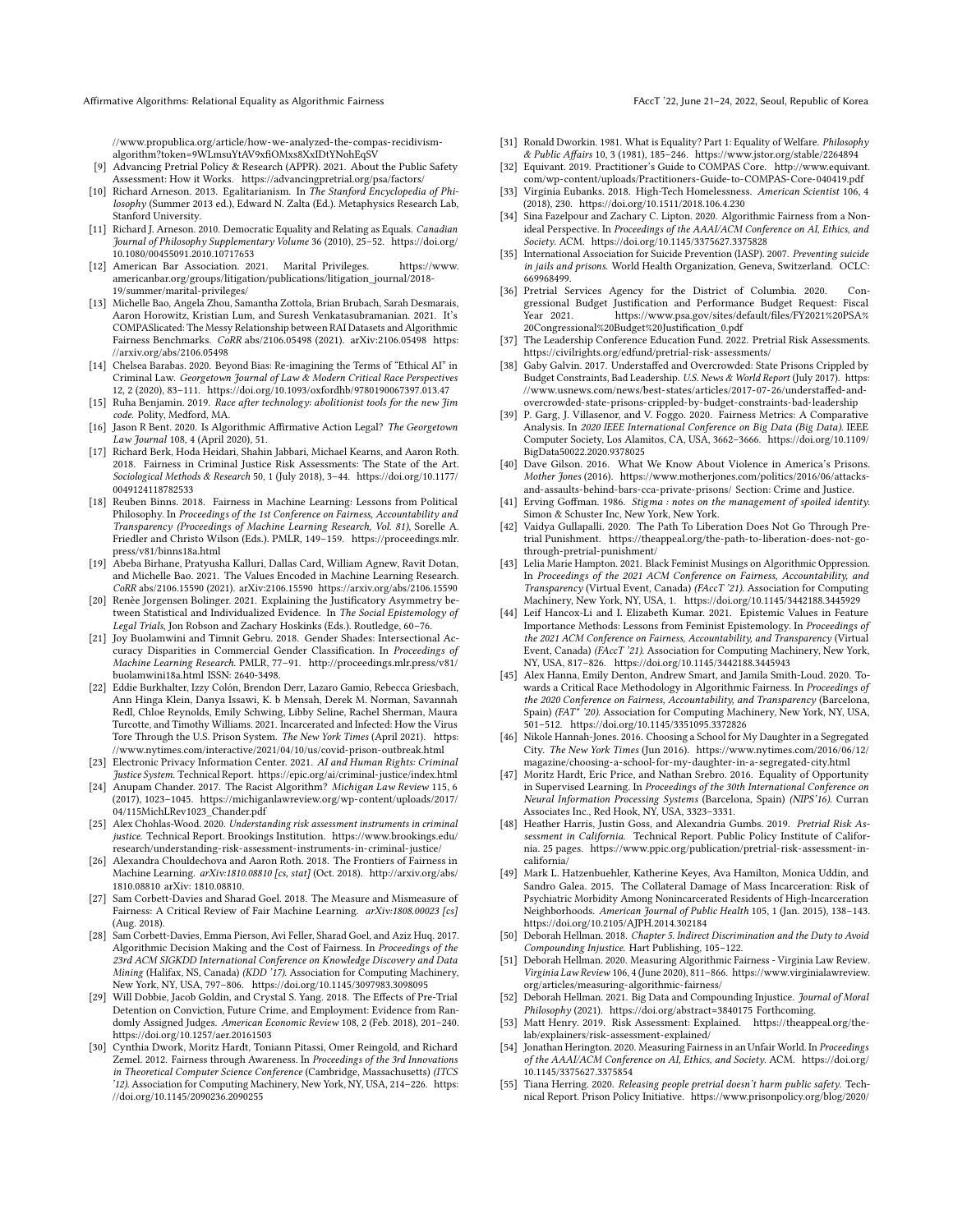FAccT '22, June 21-24, 2022, Seoul, Republic of Korea Marilyn Zhang Narilyn Zhang Marilyn Zhang Marilyn Zhang

[11/17/pretrial-releases/](https://www.prisonpolicy.org/blog/2020/11/17/pretrial-releases/)

- <span id="page-11-9"></span>[56] Daniel E. Ho and Alice Xiang. 2020. Affirmative Algorithms: The Legal Grounds for Fairness as Awareness. [https://lawreviewblog.uchicago.edu/2020/10/30/aa](https://lawreviewblog.uchicago.edu/2020/10/30/aa-ho-xiang/)[ho-xiang/](https://lawreviewblog.uchicago.edu/2020/10/30/aa-ho-xiang/)
- <span id="page-11-40"></span>[57] Alexander M Holsinger. 2016. The Effects of Pretrial Detention on Self-Reported Outcomes. Research Brief. Crime and Justice Institute. 19 pages.
- <span id="page-11-0"></span>[58] Human Rights Watch. 2020. US: Californians Should Reject Proposition 25. [https://www.hrw.org/news/2020/07/29/us-californians-should-reject](https://www.hrw.org/news/2020/07/29/us-californians-should-reject-proposition-25)[proposition-25](https://www.hrw.org/news/2020/07/29/us-californians-should-reject-proposition-25)
- <span id="page-11-12"></span>[59] Kim Steven Hunt and Billy Easley II. 2017. The Effects of Aging on Recidivism Among Federal Offenders. Technical Report. United on Recidivism Among Federal Offenders. Technical Report. United States Sentencing Commission. Washington, DC, 54 pages. https: States Sentencing Commission, Washington, DC. 54 pages. [//www.ussc.gov/sites/default/files/pdf/research-and-publications/research](https://www.ussc.gov/sites/default/files/pdf/research-and-publications/research-publications/2017/20171207_Recidivism-Age.pdf)[publications/2017/20171207\\_Recidivism-Age.pdf](https://www.ussc.gov/sites/default/files/pdf/research-and-publications/research-publications/2017/20171207_Recidivism-Age.pdf)
- <span id="page-11-29"></span>[60] Cornell Law School: Legal Information Institute. 2021. Double Jeopardy. [https:](https://www.law.cornell.edu/wex/double_jeopardy) [//www.law.cornell.edu/wex/double\\_jeopardy](https://www.law.cornell.edu/wex/double_jeopardy)
- <span id="page-11-48"></span>[61] Heinrich Jiang and Ofir Nachum. 2019. Identifying and Correcting Label Bias in Machine Learning. arXiv:1901.04966 [cs, stat] (Jan. 2019). [http://arxiv.org/](http://arxiv.org/abs/1901.04966) [abs/1901.04966](http://arxiv.org/abs/1901.04966) arXiv: 1901.04966.
- <span id="page-11-7"></span>[62] Jay Jordan and Sam Lewis. 2020. California voters: Don't be fooled by law enforcement and the bail industry in 2020. The Sacramento Bee (Nov. 2020). <https://www.sacbee.com/opinion/article246809702.html>
- <span id="page-11-37"></span>[63] Impact Justice. 2020. Eating Behind Bars: Ending the Hidden Punishment of Food in Prison. Executive Summary. [https://impactjustice.org/wp-content/uploads/IJ-](https://impactjustice.org/wp-content/uploads/IJ-Eating-Behind-Bars-ExecutiveSummary.pdf)[Eating-Behind-Bars-ExecutiveSummary.pdf](https://impactjustice.org/wp-content/uploads/IJ-Eating-Behind-Bars-ExecutiveSummary.pdf)
- <span id="page-11-23"></span>[64] Erin I. Kelly. 2017. The Historical Injustice Problem for Political Liberalism. Ethics 128, 1 (2017), 75–94.<https://doi.org/10.1086/692974> \_eprint: https://doi.org/10.1086/692974.
- <span id="page-11-4"></span>[65] Jon Kleinberg, Himabindu Lakkaraju, Jure Leskovec, Jens Ludwig, and Sendhil Mullainathan. 2017. Human Decisions and Machine Predictions\*. The Quarterly Journal of Economics (Aug. 2017).<https://doi.org/10.1093/qje/qjx032>
- <span id="page-11-10"></span>[66] Jon Kleinberg, Sendhil Mullainathan, and Manish Raghavan. 2016. Inherent Trade-Offs in the Fair Determination of Risk Scores. arXiv:1609.05807 [cs, stat] (Nov. 2016).<http://arxiv.org/abs/1609.05807><br>Julevka Lantigua-Williams. 2016. Why Poor. Low-Level Offenders
- <span id="page-11-42"></span>[67] Juleyka Lantigua-Williams. 2016. Why Poor, Low-Level<br>Often Plead to Worse Crimes. The Atlantic (July 2016). Often Plead to Worse Crimes. The Atlantic (July 2016). [https:](https://www.theatlantic.com/politics/archive/2016/07/why-pretrial-jail-can-mean-pleading-to-worse-crimes/491975/) [//www.theatlantic.com/politics/archive/2016/07/why-pretrial-jail-can](https://www.theatlantic.com/politics/archive/2016/07/why-pretrial-jail-can-mean-pleading-to-worse-crimes/491975/)[mean-pleading-to-worse-crimes/491975/](https://www.theatlantic.com/politics/archive/2016/07/why-pretrial-jail-can-mean-pleading-to-worse-crimes/491975/) Section: Politics.
- <span id="page-11-34"></span>[68] Patrick Liu, Ryan Nunn, and Jay Shambaugh. 2018. The Economics of Bail and Pretrial Detention. Technical Report. The Hamilton Project. 23 pages.
- <span id="page-11-16"></span>[69] Christopher T Lowenkamp, Marie VanNostrand, and Alexander Holsinger. 2013. The Hidden Costs of Pretrial Detention. Technical Report. Arnold Foundation. 32 pages.
- <span id="page-11-13"></span>[70] Kristian Lum and William Isaac. 2016. To predict and serve? Significance 13, 5 (2016), 14–19.<https://doi.org/10.1111/j.1740-9713.2016.00960.x> \_eprint: https://rss.onlinelibrary.wiley.com/doi/pdf/10.1111/j.1740-9713.2016.00960.x.
- <span id="page-11-2"></span>[71] M4BL. 2020. End to pretrial detention and money bail. [https://m4bl.org/policy](https://m4bl.org/policy-platforms/end-pretrial-and-money-bail/)[platforms/end-pretrial-and-money-bail/](https://m4bl.org/policy-platforms/end-pretrial-and-money-bail/)
- <span id="page-11-46"></span>[72] Eric Maes and Benjamin Mine. 2013. Some Reflections on the Possible Introduction of Electronic Monitoring as an Alternative to Pre-trial Detention in Belgium. The Howard Journal of Criminal Justice 52, 2 (March 2013), 144–162. <https://doi.org/10.1111/hojo.12008>
- <span id="page-11-24"></span>[73] Marc Mauer. 2011. Addressing Racial Disparities in Incarceration. The Prison Journal 91, 3\_suppl (Sept. 2011), 87S–101S. [https://doi.org/10.1177/](https://doi.org/10.1177/0032885511415227) [0032885511415227](https://doi.org/10.1177/0032885511415227)
- <span id="page-11-11"></span>[74] Sandra G. Mayson. 2019. Bias In, Bias Out. The Yale Law Journal 128, 8 (June 2019), 2218–2300.<https://www.yalelawjournal.org/article/bias-in-bias-out>
- <span id="page-11-33"></span>[75] Tanvi Misra. 2018. The Rise of 'Digital Poorhouses'. [https://www.bloomberg.](https://www.bloomberg.com/news/articles/2018-02-06/when-criminalizing-the-poor-goes-high-tech) [com/news/articles/2018-02-06/when-criminalizing-the-poor-goes-high-tech](https://www.bloomberg.com/news/articles/2018-02-06/when-criminalizing-the-poor-goes-high-tech)
- <span id="page-11-26"></span>[76] Andreas Mogensen. 2017. Racial Profiling And Cumulative Injustice. Philosophy and Phenomenological Research 98, 2 (Oct. 2017), 452–477. [https://doi.org/10.](https://doi.org/10.1111/phpr.12451) [1111/phpr.12451](https://doi.org/10.1111/phpr.12451)<br>[77] Ashley Nellis. 2021.
- <span id="page-11-47"></span>[77] Ashley Nellis. 2021. The Color of Justice: Racial and Ethnic Dis-parity in State Prisons. Technical Report. The Sentencing Project. [https://www.sentencingproject.org/publications/color-of-justice-racial](https://www.sentencingproject.org/publications/color-of-justice-racial-and-ethnic-disparity-in-state-prisons/)[and-ethnic-disparity-in-state-prisons/](https://www.sentencingproject.org/publications/color-of-justice-racial-and-ethnic-disparity-in-state-prisons/)
- <span id="page-11-14"></span>[78] Rebecca Neusteter and Megan O'Toole. 2019. Every Three Seconds: Unlocking Police Data on Arrests. tice. [https://www.vera.org/publications/arrest-trends-every-three-seconds](https://www.vera.org/publications/arrest-trends-every-three-seconds-landing/arrest-trends-every-three-seconds/findings)[landing/arrest-trends-every-three-seconds/findings](https://www.vera.org/publications/arrest-trends-every-three-seconds-landing/arrest-trends-every-three-seconds/findings) https://www.vera.org/ Publisher: Vera.
- <span id="page-11-31"></span>[79] Martha Nussbaum. 2003. Capabilities as Fundamental Entitlements: Sen and Social Justice. Feminist Economics 9, 2-3 (Jan. 2003), 33–59. [https://doi.org/10.](https://doi.org/10.1080/1354570022000077926) [1080/1354570022000077926](https://doi.org/10.1080/1354570022000077926)
- <span id="page-11-27"></span>[80] Tim O'Brien. 2021. Compounding injustice: The cascading effect of algorithmic bias in risk assessments. Georgetown Journal of Law & Modern Critical Race Perspectives 13, 1 (2021), 39–83.<https://doi.org/10.2139/ssrn.3694818>
- <span id="page-11-28"></span>[81] Library of Congress. 2021. The Need for a Warrant to Conduct a Search or Seizure: Overview | Constitution Annotated. [https://constitution.congress.gov/](https://constitution.congress.gov/browse/essay/amdt4_3_2_1/) [browse/essay/amdt4\\_3\\_2\\_1/](https://constitution.congress.gov/browse/essay/amdt4_3_2_1/)
- <span id="page-11-15"></span>[82] National Academies of Sciences Engineering and Medicine. 2018. Proactive Policing: Effects on Crime and Communities. The National Academies Press, Washington, DC.<https://doi.org/10.17226/24928>
- <span id="page-11-41"></span>[83] Nick Petersen. 2020. Do Detainees Plead Guilty Faster? A Survival Analysis of Pretrial Detention and the Timing of Guilty Pleas. Criminal Justice Policy Review 31, 7 (Aug. 2020), 1015–1035.<https://doi.org/10.1177/0887403419838020>
- <span id="page-11-35"></span>[84] The Sentencing Project. 2018. Report to the United Nations on Racial Disparities in the U.S. Criminal Justice System. Technical Report. [https://www.](https://www.sentencingproject.org/publications/un-report-on-racial-disparities/) [sentencingproject.org/publications/un-report-on-racial-disparities/](https://www.sentencingproject.org/publications/un-report-on-racial-disparities/)
- <span id="page-11-17"></span>[85] John Rawls. 1977. The Basic Structure as Subject. American Philosophical Quarterly 14, 2 (1977), 159–165.<https://www.jstor.org/stable/20009663> Publisher: [North American Philosophical Publications, University of Illinois Press].
- <span id="page-11-3"></span>[86] René Reyes. 2021. Abolition Constitutionalism and Non-Reformist Reform: The Case for Ending Pretrial Detention. Connecticut Law Review 53, 3 (Sep 2021), 667–679.
- <span id="page-11-25"></span>[87] Dorothy E. Roberts. 2004. The Social and Moral Cost of Mass Incarceration in African American Communities. Stanford Law Review 56, 5 (2004), 1271–1305. <https://www.jstor.org/stable/40040178> Publisher: Stanford Law Review.
- <span id="page-11-44"></span>[88] Danielle Root and Lee Doyle. 2018. Protecting the Voting Rights of Americans Detained While Awaiting Trial. Technical Report. Center for American Progress. [https://www.americanprogress.org/issues/democracy/reports/2018/](https://www.americanprogress.org/issues/democracy/reports/2018/08/23/455011/protecting-voting-rights-americans-detained-awaiting-trial/) [08/23/455011/protecting-voting-rights-americans-detained-awaiting-trial/](https://www.americanprogress.org/issues/democracy/reports/2018/08/23/455011/protecting-voting-rights-americans-detained-awaiting-trial/)
- <span id="page-11-20"></span>[89] Richard Rothstein. 2017. The color of law : a forgotten history of how our government segregated America. Liveright Publishing Corporation, a division of W.W. Norton & Company, New York London.
- <span id="page-11-21"></span>[90] Jonathan Rothwell and Douglas S. Massey. 2009. The Effect of Density Zoning on Racial Segregation in U.S. Urban Areas. Urban Affairs Review 44, 6 (April 2009), 779–806.<https://doi.org/10.1177/1078087409334163>
- <span id="page-11-38"></span>[91] Robert Salonga. 2021. Coronavirus: Santa Clara County jail infections keep soaring as officials ponder another batch release. The Mercury News (Jan. 2021). [https://www.mercurynews.com/2021/01/13/coronavirus-santa-clara-county](https://www.mercurynews.com/2021/01/13/coronavirus-santa-clara-county-jail-infections-keep-soaring-as-officials-ponder-another-batch-release)[jail-infections-keep-soaring-as-officials-ponder-another-batch-release](https://www.mercurynews.com/2021/01/13/coronavirus-santa-clara-county-jail-infections-keep-soaring-as-officials-ponder-another-batch-release)
- <span id="page-11-32"></span>[92] Amartya Sen. 1985. Commodities and Capabilities. North-Holland, Amsterdam. New Delhi: Oxford University Press, 1987; Italian translation: Giuffre Editore, 1988; Japanese translation: Iwanami, 1988..
- <span id="page-11-22"></span>[93] Eliza Shapiro. 2021. New York Schools Are Segregated. Will the Next Mayor Change That? The New York Times (Jan. 2021). [https://www.nytimes.com/2021/](https://www.nytimes.com/2021/01/29/nyregion/nyc-mayoral-race-school-segregation.html) [01/29/nyregion/nyc-mayoral-race-school-segregation.html](https://www.nytimes.com/2021/01/29/nyregion/nyc-mayoral-race-school-segregation.html)
- <span id="page-11-19"></span>[94] Tommie Shelby. 2016. Dark Ghettos: Injustice, Dissent, and Reform. Harvard University Press.
- <span id="page-11-6"></span>[95] Jennifer L. Skeem and Christopher T. Lowenkamp. 2016. Risk, Race, and Recidivism: Predictive Bias and Disparate Impact. Criminology 54, 4 (Nov. 2016), 680–712.<https://doi.org/10.1111/1745-9125.12123>
- <span id="page-11-36"></span>[96] Megan T. Stevenson. 2018. Assessing Risk Assessment in Action. Minnesota Law Review 103 (2018), 303.<https://doi.org/10.2139/ssrn.3016088>
- <span id="page-11-43"></span>[97] Megan T Stevenson. 2018. Distortion of Justice: How the Inability to Pay Bail Affects Case Outcomes. The Journal of Law, Economics, and Organization (Sept. 2018).<https://doi.org/10.1093/jleo/ewy019>
- <span id="page-11-5"></span>[98] Cass R. Sunstein. 2019. Algorithms, Correcting Biases. Social Research: An International Quarterly 86, 2 (2019), 499–511. [https://muse.jhu.edu/article/](https://muse.jhu.edu/article/732187) [732187](https://muse.jhu.edu/article/732187) Publisher: Johns Hopkins University Press.
- <span id="page-11-49"></span>[99] Tatiana Tommasi, Novi Patricia, and Tinne Tuytelaars. 2015. A Deeper Look at Dataset Bias. (2015), 19.<https://arxiv.org/ftp/arxiv/papers/1505/1505.01257.pdf>
- <span id="page-11-1"></span>[100] Sahil Verma and Julia Rubin. 2018. Fairness Definitions Explained. In Proceedings of the International Workshop on Software Fairness (Gothenburg, Sweden) (FairWare '18). Association for Computing Machinery, New York, NY, USA, 1–7. <https://doi.org/10.1145/3194770.3194776>
- <span id="page-11-8"></span>[101] Jodi L. Viljoen, Melissa R. Jonnson, Dana M. Cochrane, Lee M. Vargen, and Gina M. Vincent. 2019. Impact of risk assessment instruments on rates of pretrial detention, postconviction placements, and release: A systematic review and meta-analysis. Law and Human Behavior 43, 5 (Oct. 2019), 397–420. [https:](https://doi.org/10.1037/lhb0000344) [//doi.org/10.1037/lhb0000344](https://doi.org/10.1037/lhb0000344)
- <span id="page-11-45"></span>[102] Sarah Cusworth Walker and Jerald R. Herting. 2020. The Impact of Pretrial Juvenile Detention on 12-Month Recidivism: A Matched Comparison Study. Crime & Delinquency 66, 13-14 (June 2020), 1865–1887. [https://doi.org/10.1177/](https://doi.org/10.1177/0011128720926115) [0011128720926115](https://doi.org/10.1177/0011128720926115)
- <span id="page-11-30"></span>[103] Michael Walzer. 1983. Spheres of Justice: A Defence of Pluralism and Equality. Philosophy 59, 229 (1983), 413–415.
- <span id="page-11-18"></span>[104] Leif Wenar. 2021. John Rawls. In The Stanford Encyclopedia of Philosophy (summer 2021 ed.), Edward N. Zalta (Ed.). Metaphysics Research Lab, Stanford University.<https://plato.stanford.edu/archives/sum2021/entries/rawls/>
- <span id="page-11-39"></span>[105] Andrew P. Wilper, Steffie Woolhandler, J. Wesley Boyd, Karen E. Lasser, Danny McCormick, David H. Bor, and David U. Himmelstein. 2009. The Health and Health Care of US Prisoners: Results of a Nationwide Survey. American Journal of Public Health 99, 4 (April 2009), 666–672. [https://doi.org/10.2105/AJPH.2008.](https://doi.org/10.2105/AJPH.2008.144279) [144279](https://doi.org/10.2105/AJPH.2008.144279)